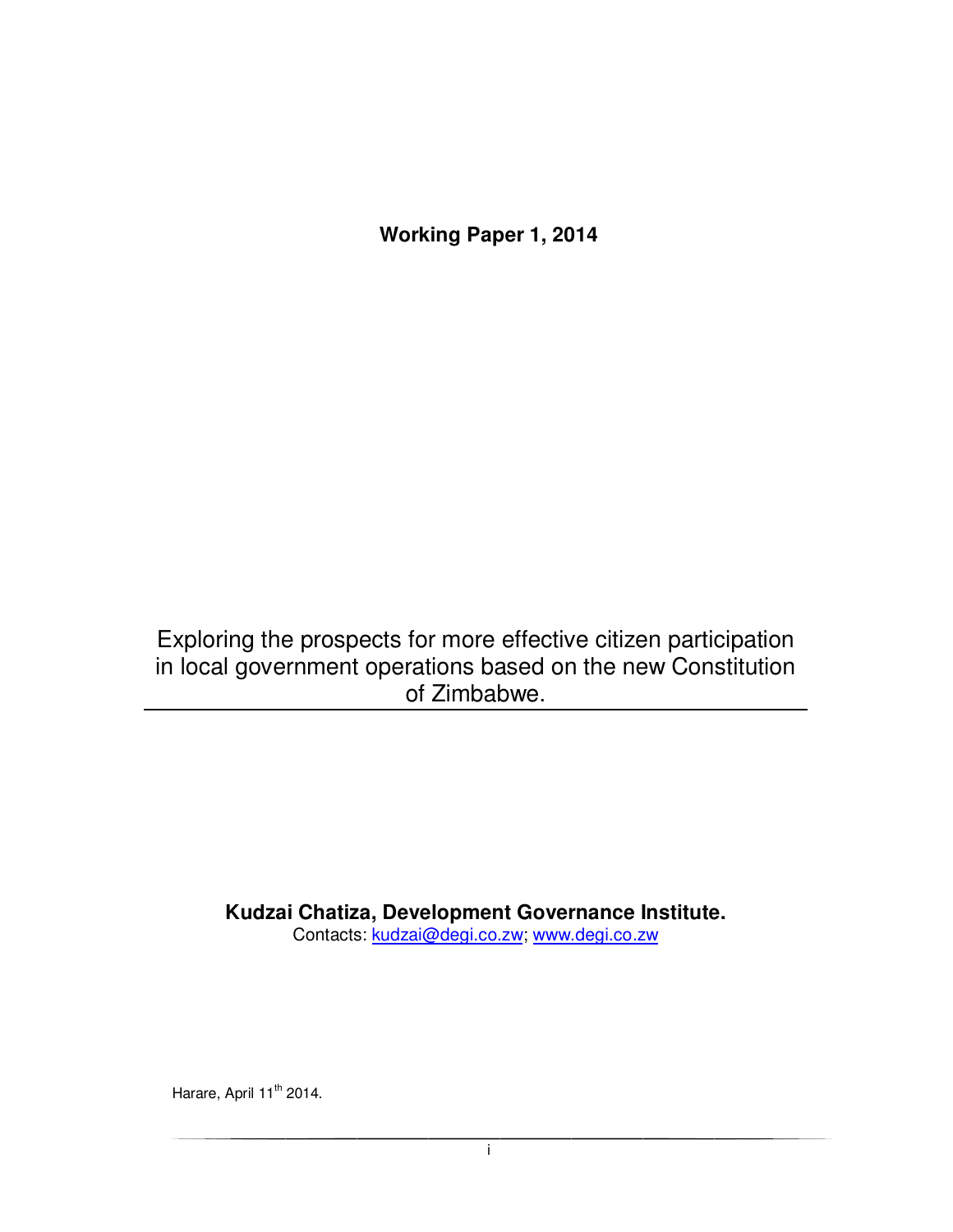### **Copyright:**

The Local Governance Community Capacity Building Trust (LGCCBT), Number 43 Hillside Road, Harare, www.localgovernancetrust.org

#### **Recommended citation**

Chatiza K (2014) Exploring the prospects for more effective citizen participation in local government operations based on the new Constitution of Zimbabwe, Local Governance and Community Capacity Building and Development Trust (LGCCBDT)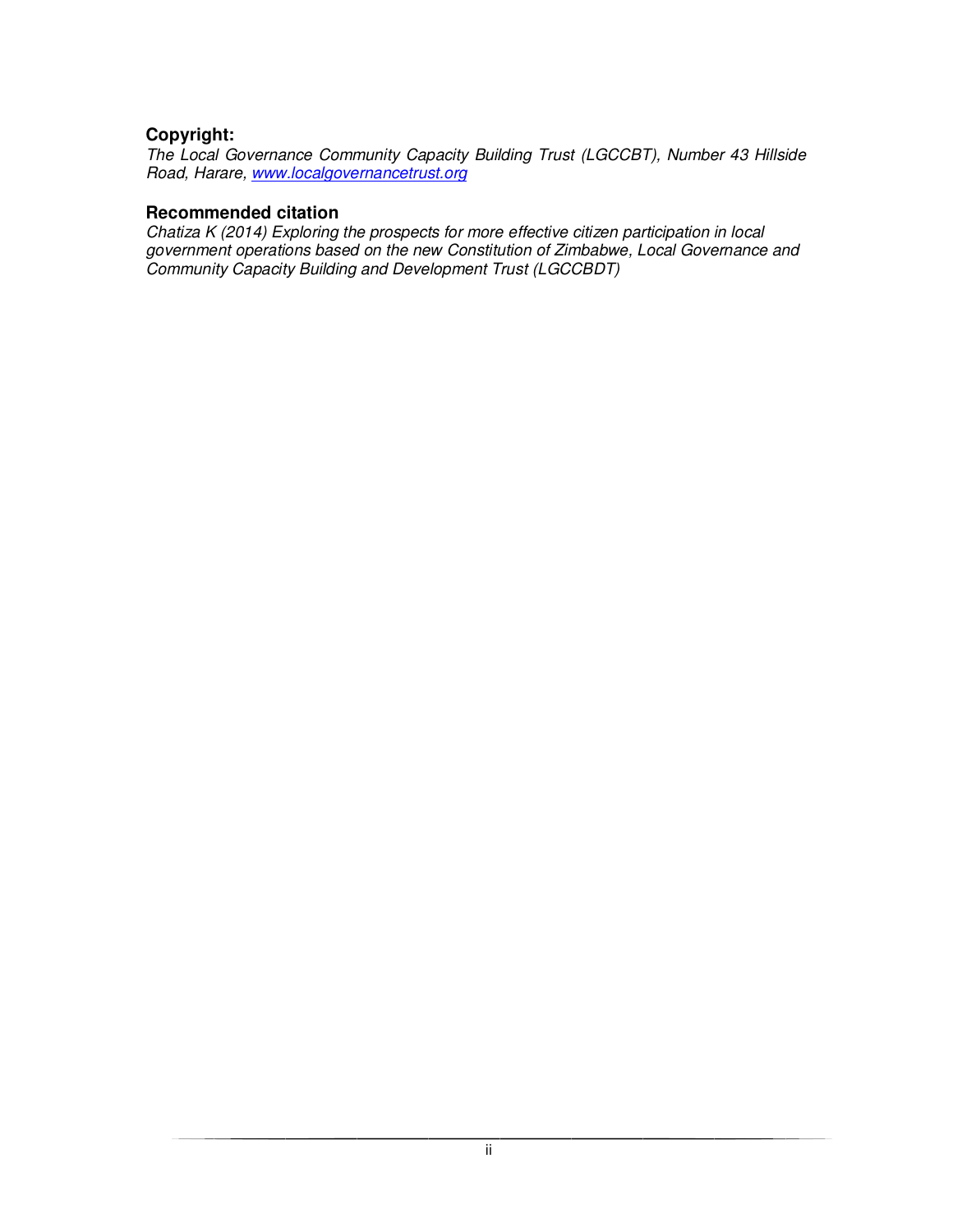# **Table of Contents**

| Box 1: When Central Government and Councils can't tame miners 12 |  |
|------------------------------------------------------------------|--|
|                                                                  |  |
|                                                                  |  |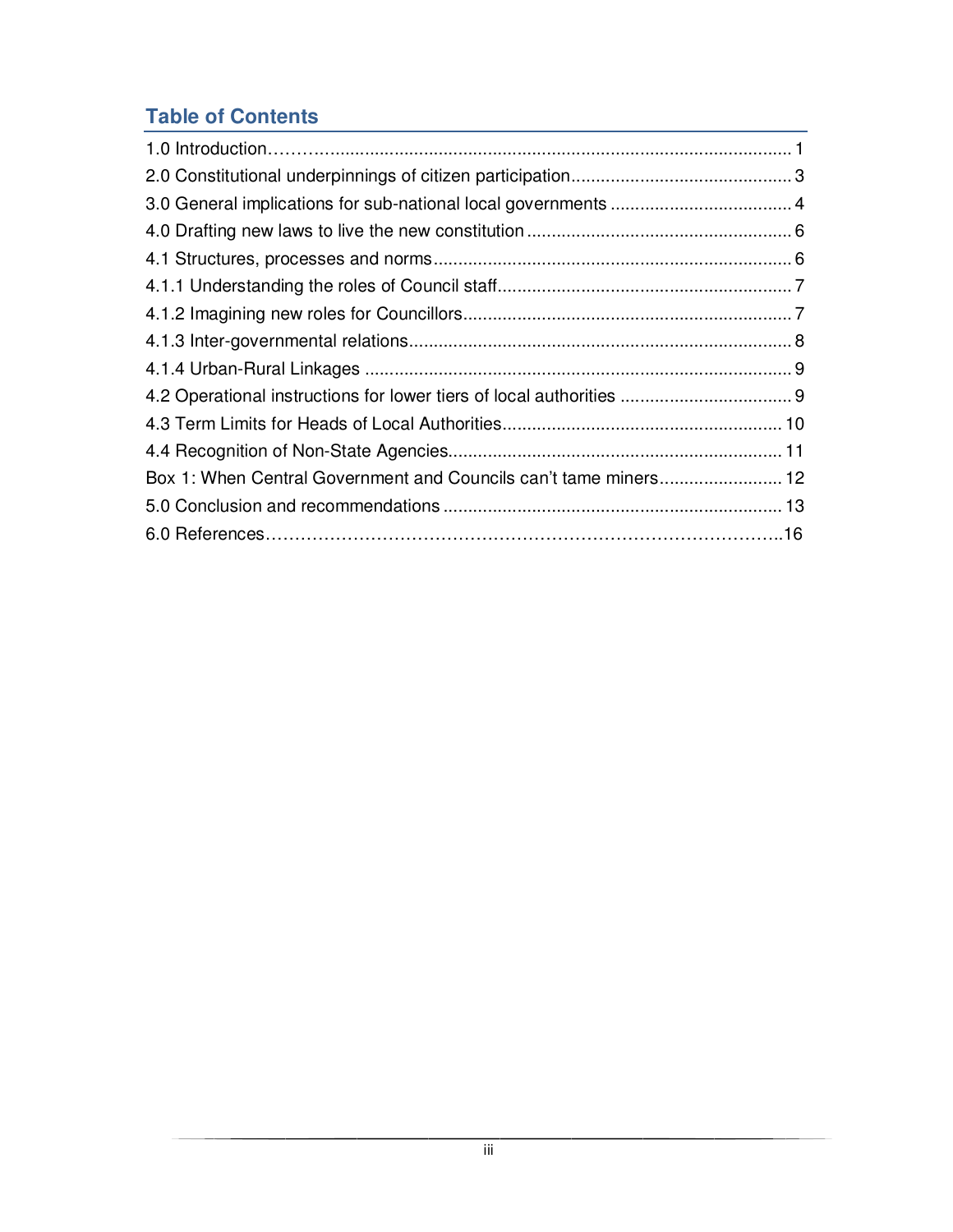## **1.0 Introduction**

 $\overline{a}$ 

Zimbabwe adopted a new constitution in 2013. This new law provides a framework for far reaching governance reforms. It contains key provisions that enhance deep and broad citizen participation in governance generally. This paper engages with the prospects for enhancing citizen participation in provincial and local government processes. In using Zimbabwe's new constitution it is however important to avoid a 'bee-line' to Chapter 14 as most local government experts tend to do. This paper places emphasis on sections of the new constitution both in Chapter 14 and other parts of the supreme law of Zimbabwe. This approach is adopted to advance the notion that Chapter 14 was drafted, has to be interpreted and thus applied as an integral part of the whole constitution. This is more critical when considering issues of citizen participation because the overall thrust of the new constitution's expansive bill of rights and provisions regarding national objectives and how public institutions are supposed to relate to the people provide a new impetus for citizen participation that is potentially more fundamental than before. The paper speaks to potential full realization of deep and broad citizen participation on account of the need to have transformative local government law and administrative practices currently absent in Zimbabwe. New law is needed to replace what the Minister of responsible for local government referred to as legislation from the past, fragmented, misaligned and inadequate in relation to current challenges (Chombo March 20<sup>th</sup> 2014<sup>1</sup>).

This paper is based on an optimistic perspective that provincial local government law and administrative reforms and capacity building envisaged under the new constitution are inevitable and while they will take time and will be resisted they will eventually be successful. This based on the experience that the new constitution itself went through. Barring the domination by political parties and its negotiated status the manner of crafting and the actual outcomes of the constitutional process planted seeds of a democratic dispensation. Based on this optimism this paper makes a contribution to a process of defining the broad contours of new local government law based on the new constitution with a particular focus on citizen participation. The process is part of LGCCBT's response to an invitation by central government's Ministry responsible for local government for constructive and fruitful ideas as well as the request by the Parliamentary Portfolio Committee responsible for local government for support relevant to law making meant to operationalize the new constitution.

The paper premises the debate on expanding citizen participation on the notions of participation as means and end or responsibility and right. As responsibility, citizen participation enhances the quality and outcomes of governance processes while as a right it is about enabling citizens to hold public institutions to account through taking direct and meaningful in governance. As responsibility, citizen participation is critical particularly in a context where policy making and implementing bodies lack information, analytical capabilities and actual resources to respond to citizens' demands through effective policies and programmes. Zimbabwean policy makers and by extension the spaces or bodies responsible for that function are currently too open to political party bullying and manipulation which act to degrade the quality and outcomes of debate. High quality and

<sup>&</sup>lt;sup>1</sup> Official opening of the Local Governance Community Capacity Building Trust policy seminar at Pandhari Lodge, Harare.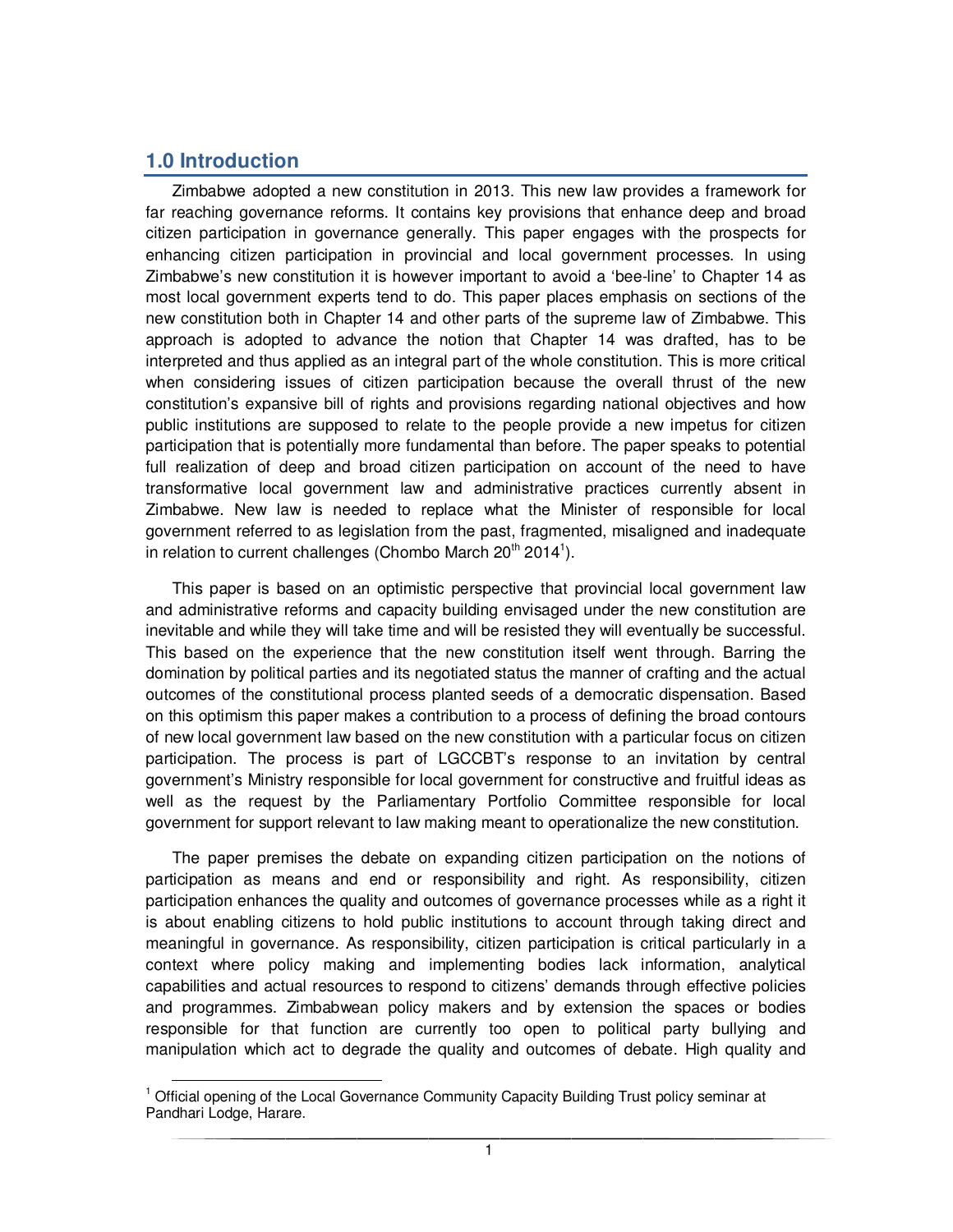legislated citizen participation will help in the rehabilitation of policy spaces and public administration.

In this paper participation is looked at as 'the taking of meaningful and voluntary action in development spaces, structures and processes' (Chatiza 2008:2), which 'can be direct, through local organizations, stakeholder institutions or through elected, appointed and/or traditional, religious and other categories of representatives' (Ibid). This conceptualization is used to reflect a broad notion that the meaningfulness of participation is a product of the agency of citizens on one hand and the institutions (rules of the game, both formal laws and informal norms), social structures, norms and values on the other (UNRISD 2014). Organizational interaction initiates and sustains citizen participation and is critical to its meaningfulness and voluntariness (Chatiza 2008). For Stiefel and Wolfe (1994) participation refers to '…organized efforts to increase control over resources and regulative institutions…on the part of groups and movements of those hitherto excluded from such control' (1994:5). This explains why in this paper a broad conception of participation is used to expand the debate on how and whether Zimbabwe's local government can initiate alternative social, political and economic development models, appropriately integrate local traditions of participation and save citizen agency from political party misappropriation while broadly changing the ownership structure and culture of local governance (Chatiza 2010). In this paper the new constitution and more generally Chapter 14 is used to expand on this debate using the concept of devolution that is used as an underlining policy framework for public administration in Zimbabwe.

Devolution is generally understood as a form of decentralization. As such, decentralization becomes a key concept to unpack first to understand how the devolution variant differs from others. Decentralization refers to the transfer of public authority, resources and personnel from the national level to sub-national jurisdictions (Ndegwa 2002). It is not necessarily the opposite of centralization particularly when considering that all systems of government combine both decentralization and centralization suggesting that these two are 'hypothetical poles on a continuum that can be calibrated by many different indices' (Turner and Hulme 1997: 152). The different forms of decentralization are deconcentration, delegation, devolution and privatization (Cheema and Rondinelli, 1983). All concern themselves with appropriately structuring organizational relationships and interaction (space, function, power and performance) to meet a society's needs through balancing central control and local autonomy (Turner & Hulme, 1997; Cheema and Rondinelli 1983; Conyers, 2002; Crook and Manor, 1998; Mawhood 1983). Devolution entails the creation or strengthening of independent levels of government outside direct and regular central control and performing specific functions (Cheema and Rondinelli, 1983). They further add that devolved governance requires clear and legally recognizable boundaries, corporate statuses, powers to secure resources, performance of public functions within the delineated territories and reciprocal interaction with other units of government. Turner and Hulme (1997) observe that to many, devolution is seen as the ideal type of decentralization. The constitution of Zimbabwe resonates with the core ideals of devolution. The test is however in the development and adoption of relevant legislation to translate the constitutional aspirations into reality. This is where some anxieties have been expressed (BPRA 2013) and experience bears such anxieties out as local autonomy is often highly curtailed in practice and in terms of the law (Enemuo 2000).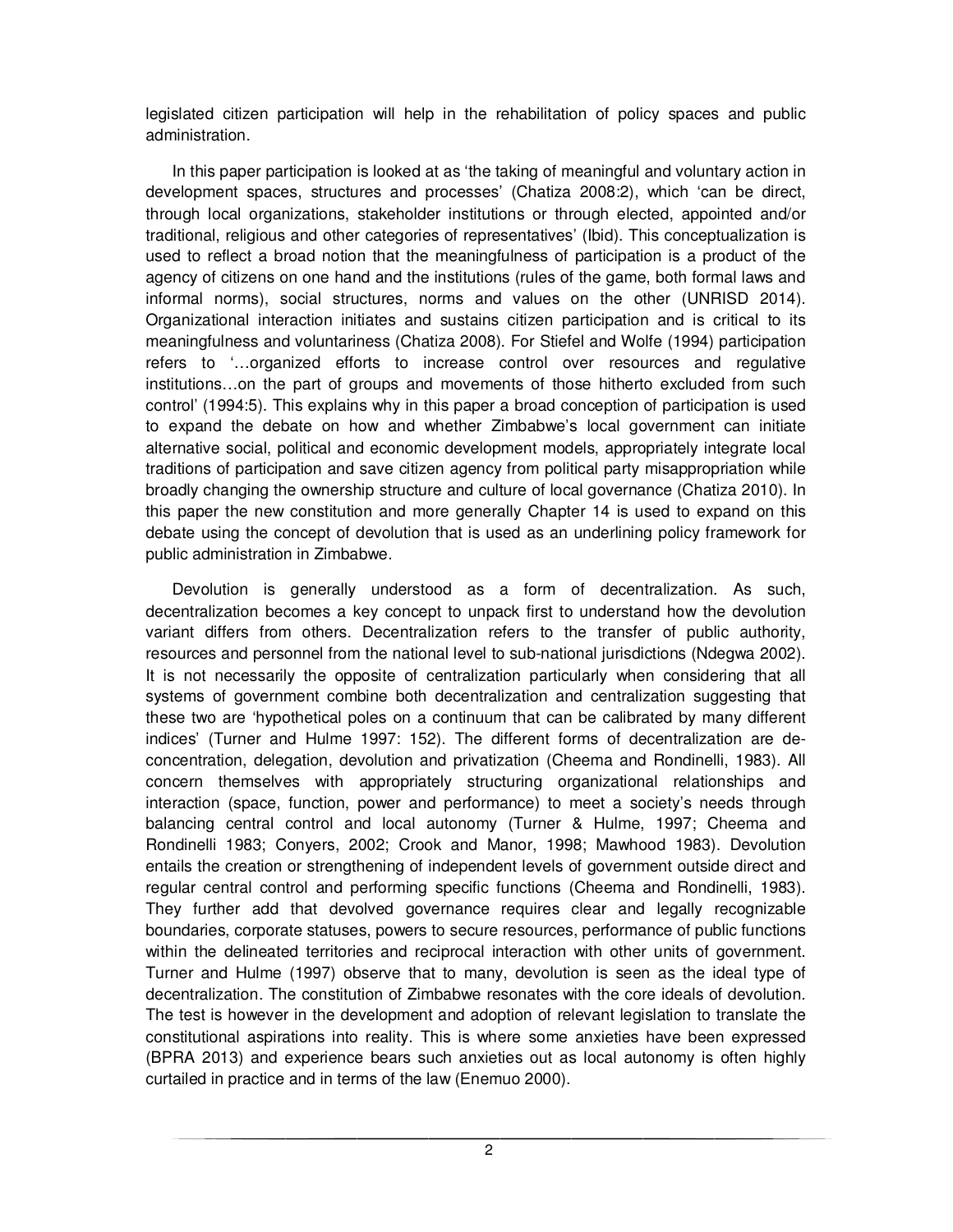The paper focuses on how the new constitution frames and grounds participation in Chapters other than 14 as a way of elaborating the fact that the structures and processes defined in Chapter 14 have to be read in the light of these prior sections. This provides a basis for discussing Chapter 14 in terms of how and whether it provides straightforward guidance for entrenching citizen participation in local government law and administrative practice. The paper concludes with some suggestions for coming up with new and transformative provincial and local government legislation overall and with a specific emphasis on citizen participation. This way the paper contributes to the debate on subsidiary legislation to be developed in keeping with the overall philosophy of the new constitution. New subsidiary legislation is needed to carry the new constitution forward. What is needed is therefore more than mere amendments to pr alignment of existing provincial and local government legislation with the new constitution.

## **2.0 Constitutional underpinnings of citizen participation**

The preamble highlights the constitution's premise as '…the need to entrench democracy, good, transparent and accountable governance…commitment to upholding and defending human rights and freedoms' (Government of Zimbabwe 2013:19). In section 3:1 (e to h) the constitution guarantees recognition of the dignity, worth and equality of all human beings while in section 3:2 (a, b and f) it details the good governance principles that bind the State specifically referring to a multi-party and democratic political system, adequate representation of the electorate and respect of the people as the sources of the mandate to govern. Further, it defines provincial and local authorities as a tier of government in section 5 c) and assigns Councils the responsibility to represent and manage the affairs of the people, which is consistent with sections 274:1 and 275:1 conferring on Councils the power to govern, on own initiative [but] subject to the constitution and an Act of Parliament (section 276:1). In representing and managing the affairs of the people provincial and local authorities are guided by the national vision of 'a sustainable, just, free and democratic society in which people enjoy prosperous, happy and fulfilling lives' as stated in section 8:1.

Section 13:2 (National Development) is more direct regarding citizen participation as it enjoins the State and all institutions and agencies of government to 'involve the people in the formulation and implementation of development plans and programmes that affect them'. The constitution places responsibility on the State to ensure citizen participation citing specific groups and categories. This is shown in the requirement in section 17:1 regarding promotion of full gender balance in society and the full participation of women (on the basis of equality with men), in section 20:1b and 3 on providing youths with the opportunities to associate, be represented and participate in all spheres of life, in section 21:2 a) and d) on encouraging the elderly to participate fully in the affairs of society and fostering social organizations aimed at improving their quality of life and in section 22:1 and 3 d) on treating people with physical and mental disabilities with respect and dignity.

Some of the constitutional provisions cited above clearly reflect that representation is not enough for effective participation. It is therefore conceivable and perhaps desirable to interpret the constitution as providing a broader framework for making, implementing and tracking public policy, law and administrative performance than current public administration practice is structured to deliver. In the context of local government the constitution thus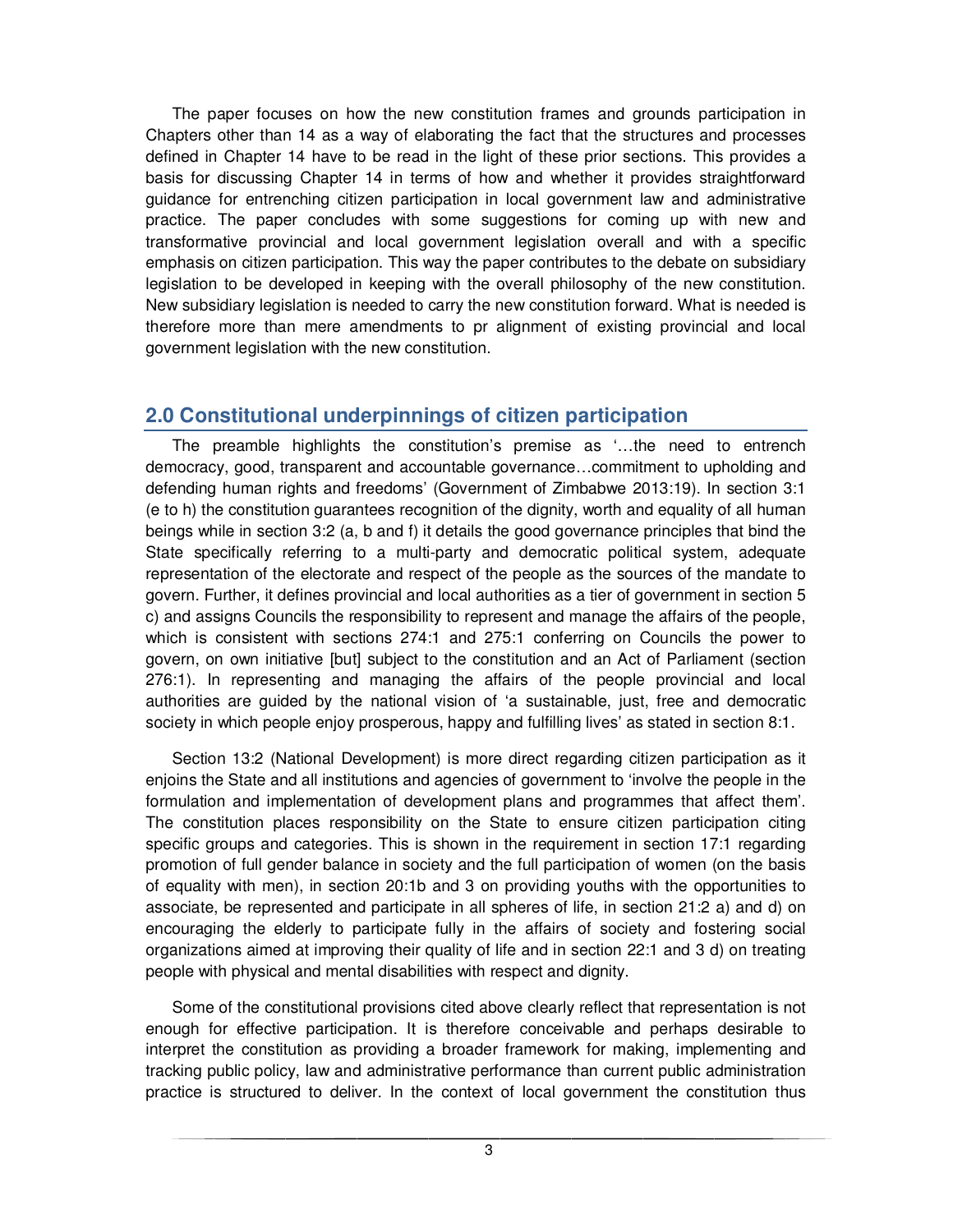creates unmistakable space for the flourishing of diverse mechanisms for sharing of power and responsibilities between Councils on one hand and myriad citizen platforms on the other. These platforms are created in pursuit of citizens' freedom to associate and assemble (section 58), demonstrate and petition (section 59) and taking direct part in their development (section 13). The broadening of spaces is also evident in section 62:1 where citizens have the '…right of access to any information held by the State…in so far as the information is required in the interests of public accountability'. The caveat does not in any way lessen the constitutional obligation on the State to emplace and operate open government mechanisms.

Section 67:1 a), c) and d) elaborates on the right to free, fair and regular elections but more specifically to participation in peaceful political activity in gatherings or groups or in any other manner '…to influence, challenge or support the policies of the government' (section 67:1 d). Section 68:1 espouses 'the right to administrative conduct that is lawful, prompt, efficient, reasonable, proportionate, impartial and…fair', which is further reinforced by section 266:1-4 with respect to the requirement for non-partisanship amongst government officials and section 194:1 c), d), e), f) and h), which speak to a developmental public administration, impartially and equitably provided services, public participation in policy making, accountability of public institutions to Parliament (people's representatives) and the people (direct accountability) as well as provision (to the public) of timely, accessible and accurate information based on a service not ruling ethic (section 196:1 b).

### **3.0 General implications for sub-national local governments**

 In light of a relatively comprehensive framework of citizen rights and freedoms that Zimbabweans have under the new constitution it is therefore not surprising that devolution was adopted as a governance framework. The constitutionally encouraged governance diversity is better managed in a devolved system. This is because the normative depth and breadth of the devolution is adaptable to the considerable aspirations of Zimbabweans given the recent history of misgovernance at every level of government. The aspirations are comparable to other democratic jurisdictions and have to be understood aside from the practical limitations imposed by Zimbabwe's recent social, economic and political environment. In fact the aspirations are sufficiently detailed to provide an impetus for a radical transformation of the national, provincial and local governance regime. This is the premise upon which the argument of not thinking amendment but drafting of new law is based. The same reality that forced Zimbabweans to endure the making of a new constitution after nineteen amendments to the Lancaster House charter and two other failures (the 1999-2000 constitutional process and 2007-8 Kariba Draft) should drive the local government sector to draft new legislation. The patchwork of amendments to provincial and local government legislation at a time when legislation in allied sectors was going on has created a nearly dysfunctional mosaic of national laws. Legislation administered by other sector Ministries and governing the operations of national agencies often contradicts local government powers and functions. Such contradictions if not addressed holistically negatively impact on the powers and functions of the provincial and local government tiers.

The implications of the bill of rights on provincial and local government are provided in the preamble to Chapter 14. In framing the purpose of provincial and local government the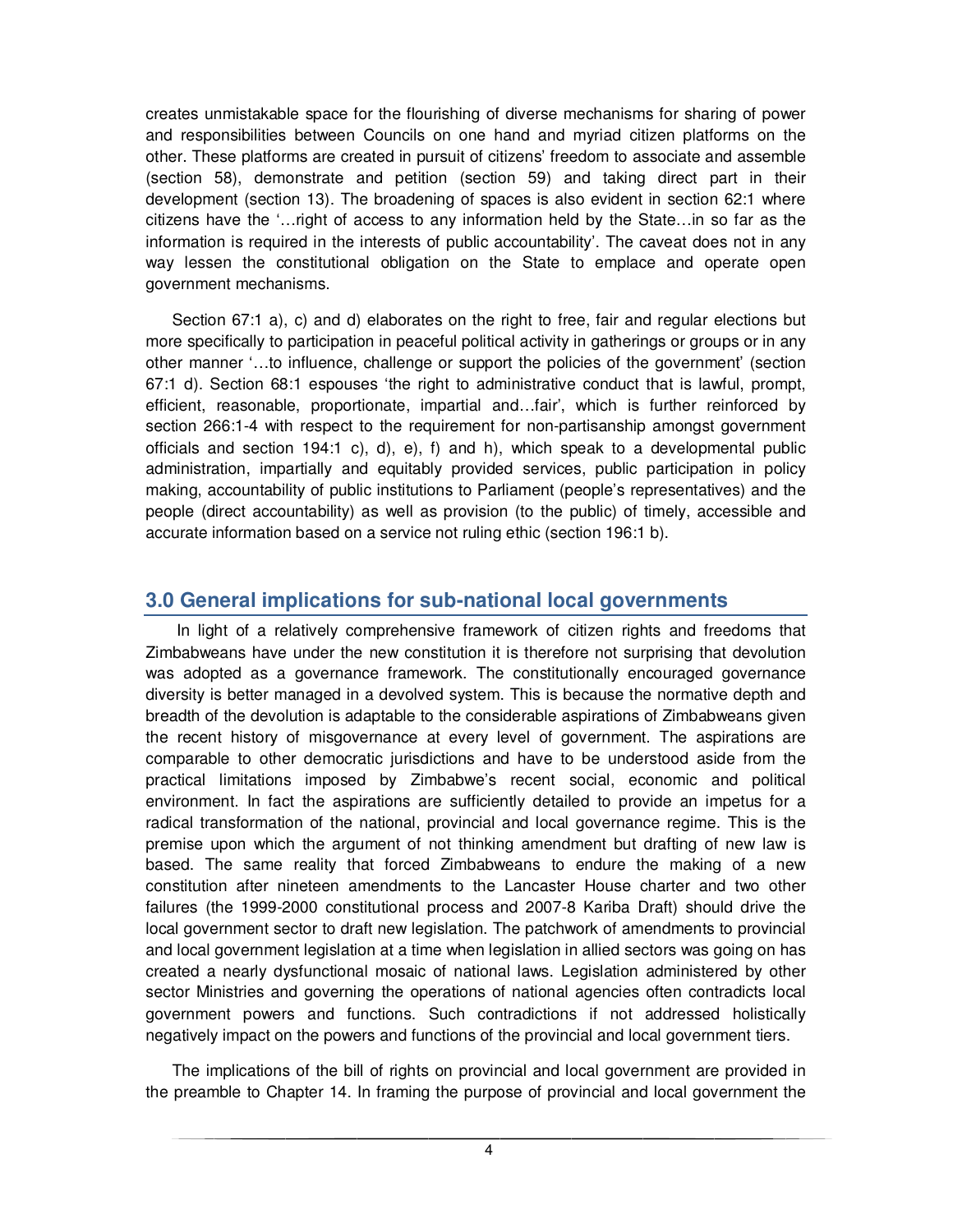constitution underlines democratic participation in government by all citizens and communities of Zimbabwe as well as the participation of local communities in the determination of development priorities in their areas (Government of Zimbabwe 2013). Use of both citizens and communities appears deliberate. It suggests an expansive rather than a minimalist interpretation of participation which goes beyond but does not contradict representative democracy. Citizens can act and participate both as individual voters or single campaigners engaging existing structures and spaces on one hand and in organized groups creating and participating in new spaces around alternative development trajectories and using alternative development models. As such, the constitution does not confine democracy and relevant democratic systems to electing of representatives but also encompasses elements of direct democracy (Kaufmann et al 2008). As noted above, the recent history of misgovernance shows that it would be crass arrogance to apply a minimalist interpretation of democracy and devolution in relation to citizens' submissions to COPAC in general and regarding provincial and local government specifically. That the submissions survived contested data analysis and constitutional drafting shows the strength of the agitation for devolved governance in Zimbabwe.

The emerging question becomes whether Zimbabwe's local government legislation will be aligned to such an expansive interpretation of participation given recent experiences of poorly drafted law as well as use of political rather than legal considerations when ascribing meanings to legislation (Matyszack 2013). Additionally, it is critical to explore whether the new devolution 'wine' will not break the old centralized and deconcentrated 'wineskins'. This is critical since citizens expect the best possible services from the provincial and local administrative structures of government, which are closest to them (Musekiwa and Mandiyanike 2013) particularly for water, health, education and housing (BPRA 2013). This is against a longstanding history of local government policy and law reform that created '…a lopsided and dependent growth model for local government…[that] looks up and out, values external and upward rather than local and downward accountability and uses the criterion of administrative-political representation more than facilitation of livelihood sustainability' (Chatiza 2010:7; 2008). The constitutionalization of provincial and local government as well as guaranteeing of at least 5% of national revenue raised in any financial year (Government of Zimbabwe 2013: section 301:3) provide relative institutional security and strengthens prospects for self-government (Musekiwa and Mandiyanike 2013). In the section below the paper touches on whether devolution provides a framework for operationalizing such institutional security for provincial and local governments. The paper paints the key facets of the new local government law required to underpin deep and broad citizen participation. The impediments imposed by centralized and deconcentrated administrative structures on the new devolved structures need to be understood as well. Financial constraints aside, that central government is to lead processes of creating and empowering sub-national policymaking tiers of government while retaining a centrally-aligned public sector bureaucracy may, at least in the short term, render these structures ineffective. This is because they may still need to negotiate with the deconcentrated public administration system for the implementation of their policy decisions. The section below suggests ways in which this could begin to be addressed as part of drafting new laws.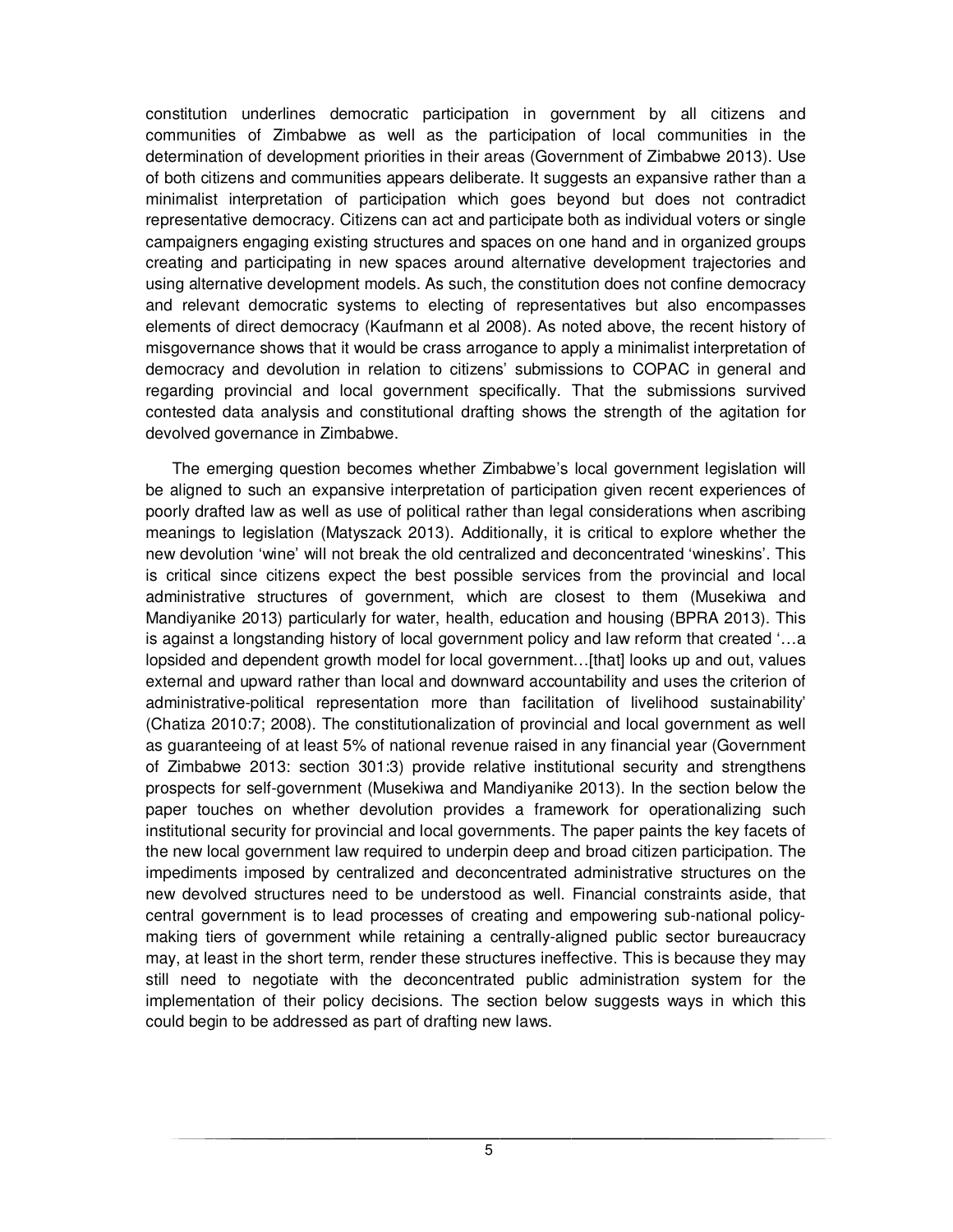### **4.0 Drafting new laws to live the new constitution**

New local government legislation is needed for the new constitutionalism to be felt in neighborhoods and villages. The business of local governance has to be redefined in light of the contest over its purpose and performance. This conversation has previously been looked at as something that central government fully controlled. However, with devolution and the new governance ethic Parliament, Provincial Councils, Local Councils and citizens potentially have more significant powers than hitherto. This diffusion of power is grounded in the constitutional provisions discussed in previous sections of this paper. The constitutional provisions generally speak to a different kind of local government, which is expected to deliver in a locally responsive and accountable manner. New legislation aligned with the new constitution should clearly reflect that accountability of the new local government system has to be more to citizens than to central government. This is a reversal of the principles that are captured in a 1992 speech by the then Minister responsible for local government who stated that '…final accountability of local Councils remains with central government, which created local government in the first place…local does not extent to include…sovereign self-rule' (Msika 1992:104). Such a legislated or non-independent conceptualization and administration of the local government system disproportionately empowered the executive (ACPDT 2002; Hlatshwayo 1998) with non-local government law impinging on local government legislation thus disempowering local Councils (Chatiza 2010). Overall, the policy and legislative environment contradicted local government existence, independence and constrained its soundness (Ibid 2010). This basis of provincial and local government in Zimbabwe weakened citizen participation as Councils could still proceed against local demands or expectations as long as they had central support or approval.

In the new dispensation the constitution creates provincial and local government not central government as previously. This is particularly important for the provincial tier, which principally existed as an administrative structure tasked with the coordination of government programmes. The sphere potentially has greater policy-making, implementation and evaluation powers than hitherto. Within this framework the local government legislation's reference to the Minister/President now has to be tempered with reference in the constitution to more diffused and people-centred accountability structures and processes. Though the verdict on whether the new constitution guarantees self-governance remains in question (Musekiwa and Mandiyanike 2013; BPRA 2013) it is appropriate to be optimistic. In this section the paper makes a contribution to a trajectory of local government law reform and capacity development that will expand the principle of self-governance and thus the deep and broad citizen participation that the constitution provides for as elaborated on previously.

#### 4.1 Structures, processes and norms

Principal local governance dynamics occur amongst Council staff, Councillors and Residents of local authority areas. The comprehensive capacity assessment of local government and service delivery (DEGI 2013a) noted demand and supply weaknesses to citizen participation. Citizens lack critical social awareness of their rights while their organizations are generally weak (DEGI 2013b). On the other hand institutions established to facilitate citizen participation in both rural and urban local authorities were found to be weak with the development planning structures at Village and Ward almost dysfunctional (DEGI 2013a) not sufficiently protected by law and subject to central government bullying and political manipulation (Chatiza 2010; de Valk and Wekwete 1990) and overshadowed or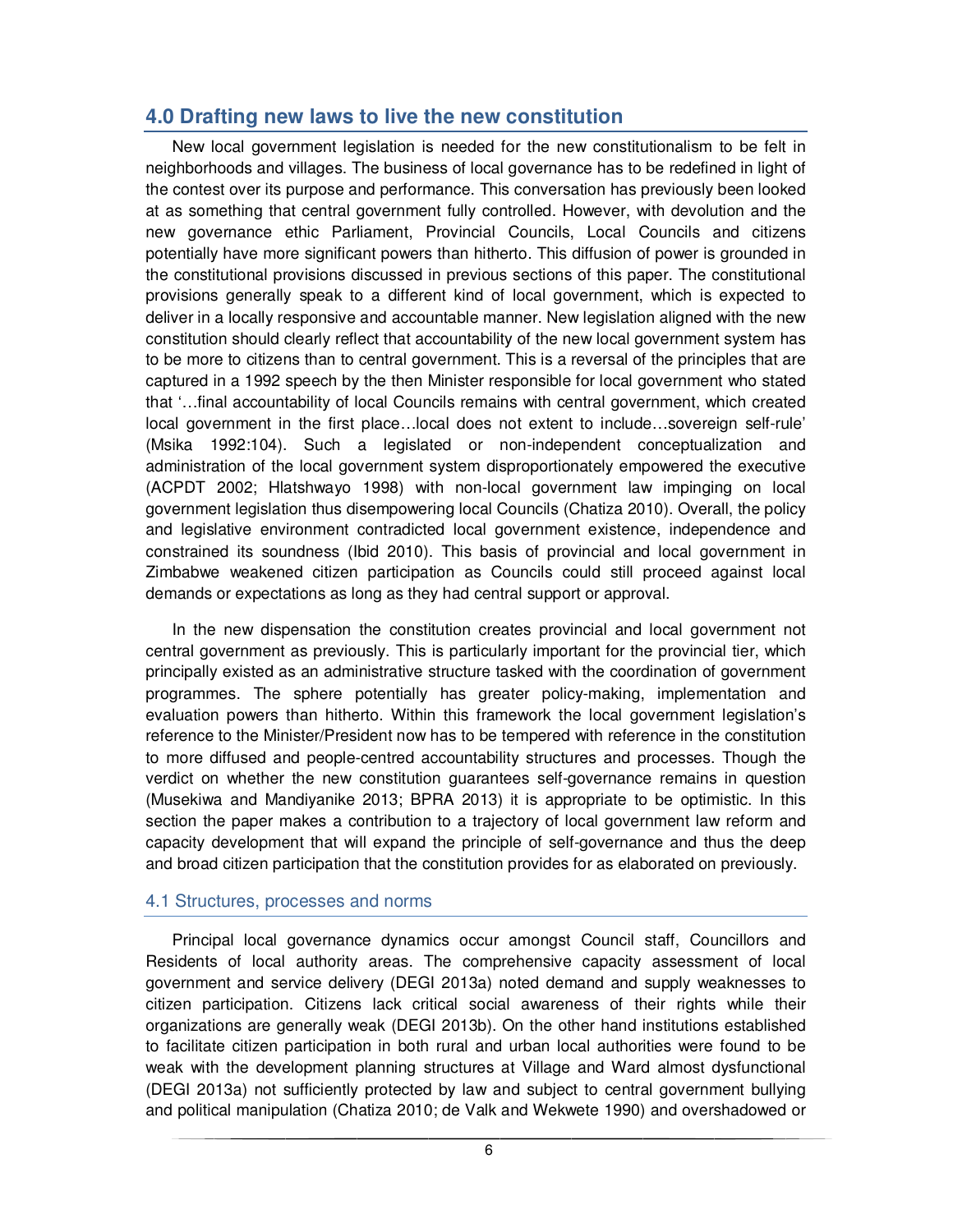overwhelmed by parallel non-state structures (CBCC 1999). Relations of mistrust, antagonism and disrespect between State and non-state agencies have seriously curtailed collaboration with 'the most evident mistrust…[being] between residents associations and individual local authorities' (DEGI 2013a:45; Kamete 2003; 2007; 2009). New legislation should decidedly extricate provincial and local government from the shadows of political manipulation, central subjugation and externally inspired relations of mistrust. Provincial and local government structures, processes and norms should provide for more open governance. Autonomy in setting up administrative structures and processes will be critical for provincial and local governments to respond to local needs and opportunities. Aside from a basic layering of institutions this suggests that individual Councils should have the autonomy to design and adjust their policy and administrative architecture in keeping with resources available to them and other factors like population served, service delivery models and citizen input. New provincial and local government law should not be overly prescriptive in terms of structures and processes but rather be elaborate on principles and values.

#### 4.1.1 Understanding the roles of Council staff

Council employees directly engage residents and provide services. They also provide services to Councillors to enable them to make and track Council policies. In performing these functions they gather, hold and process considerable information and communicate more regularly with the various publics of Council than Councillors do. This conceptualization of Council employees' functions is also comparable to what staff of the new Provincial Councils will be responsible for. As such they cannot be shielded from direct accountability to and engagement with citizens in the performance of their functions. It becomes critical for the new legislation to provide a framework within which mechanisms for direct citizen engagement by Council staff will be developed and deployed. Staff of the two sub-national tiers of government will be in most contact with individual citizens as well as the citizen spaces or forums than their central government counterparts. This therefore suggests the need for specific units for public interface for the critical functions of gathering and processing policy-relevant data that policy-makers need and will utilize. Relatedly, the new provincial and local government law should provide a framework for models to be developed that entrench consistent and systematic citizen engagement and direct involvement as part of boosting the quality of policy making, actual policy outcomes and implementation. Staff of the two sub-national tiers of government has the responsibility to fully fashion and execute citizen engagement in terms of the new local government law.

#### 4.1.2 Imagining new roles for Councillors

The traditional role of a Councillor, a Parliamentarian and Senator is to represent specific constituents on one hand and to make policy on the other. The citizen representation role has often been performed without adequate regard to the 'reverse representation' in terms of Councillors/Parliamentarians/Senators representing the policy making bodies to which they are members. Particular weaknesses have included not taking time to account for the performance of the policy-making bodies. This is a failing also exhibited by the executive at national, provincial and local authority level. These weaknesses have often expanded polarized spaces and competition amongst people's representatives with some of the extreme responses being instruments like Constituency Development Funds and promotion of constituency projects, which tend to take away policy makers from their core role to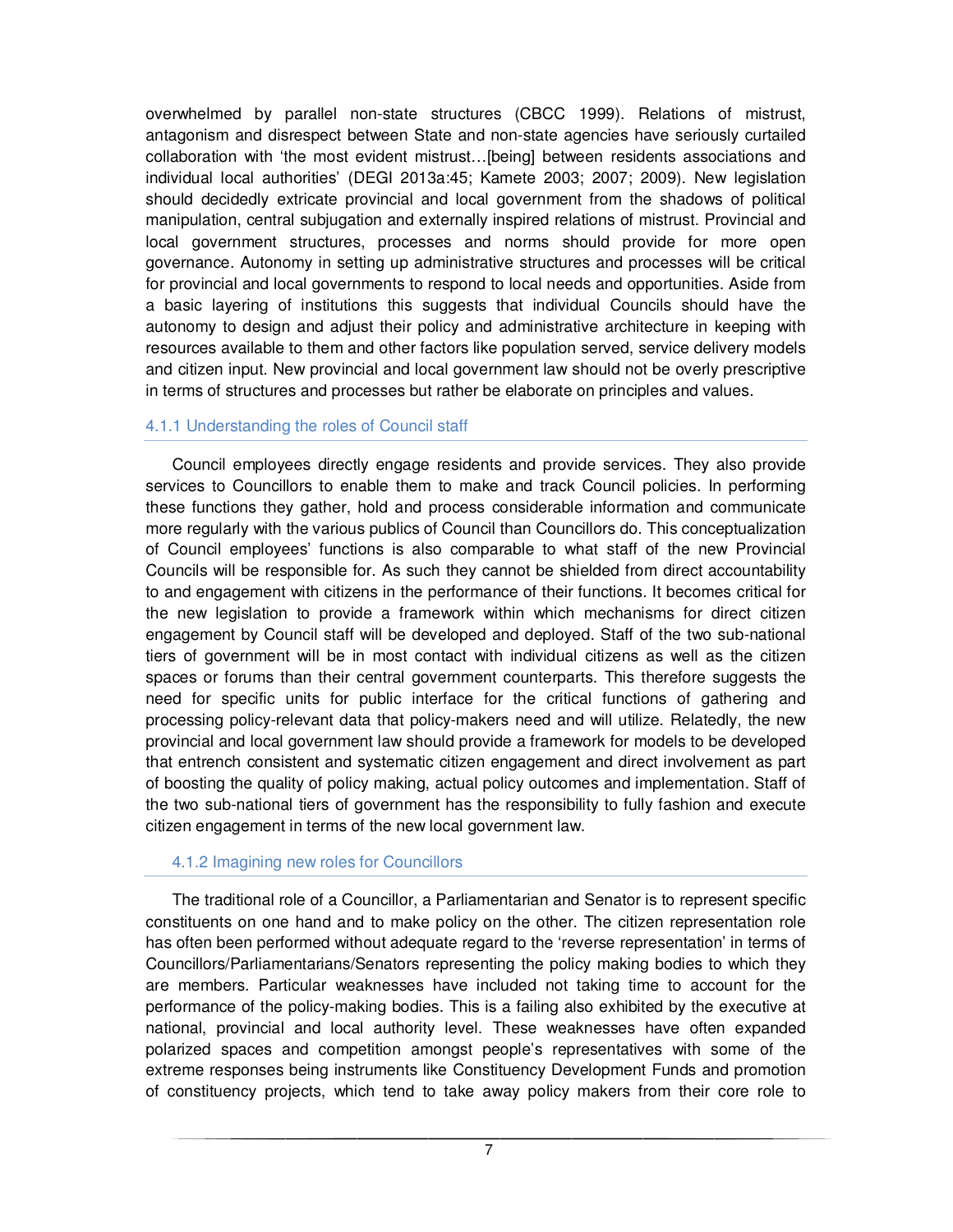implementation increasing possible role overlaps with the executive. Local and provincial government Councillors/Parliamentarians/Senators engage citizens, oversee the executive, make and track policy implementation while also framing the national policy agenda to continually enhance good national governance performance. These functions are critical for sub-national good governance. In a multi-party democratic environment where citizens have justiciable socio-economic, environmental and political rights Councillors, Parliamentarians and Senators are expected to interface with and account to individual citizens and their organizations. The new provincial and local government legislation needs to provide guidance on how the conduct of provincial and local government Council business will be accessible to and controlled by citizens. Relatedly, the new laws should provide for collective and non-partisan accountability on the part of Councillors, Parliamentarians and Senators.

#### 4.1.3 Inter-governmental relations

The devolution framework inspires new expectations for provincial and local governments. As a consequence Councillors/Parliamentarians/Senators have new powers and responsibilities need legal expression in local government law. The structures, processes and norms defined in Chapter 14 have to be read in light of other non-Chapter 14 provisions for citizen participation to be fully entrenched in local governance. The focus of the legislation needs to be on defining the powers of the sub-national tiers of government as part of expanding on section 264:2 of the constitution without being constrained by the 'whenever appropriate' claw-back or conditional clause. The clarification and negotiation of powers and functions of the different tiers of government is particularly critical to avoid risks of unproductive overlaps, lack of inter-governmental collaboration (cooperative governance) and service delivery slippages (Institute of Social Accountability et al 2013). Service delivery efficiency and effectiveness is also predicated on such clarity in assigning powers and responsibilities consistent with the constitution and to levels with the most appropriate competences. The question of 'Who's in Charge?' has exercised Kenyans since the adoption of a new constitution in 2010 as part of ensuring that the division of roles is not only clear in law but also practicable (*Ibid*).

In this respect the powers and responsibilities of the Ministry responsible for local government need critical review and redefinition given the constitutional definition of provincial and local authorities as distinct tiers of government. The Ministry has invariably had an interventionist purview in a 'parent-child' relationship with Councils. The Ministry's approach has not acted to advance capabilities to deliver services and competently govern local affairs. The principle of provincial and local government autonomy should guide such role redefinition for the Ministry. Similarly, service delivery responsibilities at the local level have involved deconcentrated sector Ministries (of the centre) and state-owned enterprises. The institutional mosaic for service delivery has invariably been characterized by overlaps and non-collaborative relationships. The performance of national agencies particularly those responsible for water, land, the environment, energy and mining, among others has either been weak or unaccountable with negative outcomes for local authority delivery. In the new dispensation intervention by central agencies in provincial and local authorities needs to be justified and based on clear parameters or principles. Relatedly, provincial and local governments should have legally enforceable competences to decide on partnership frameworks, use of nationally disbursed and locally generated resources to allow local accountability.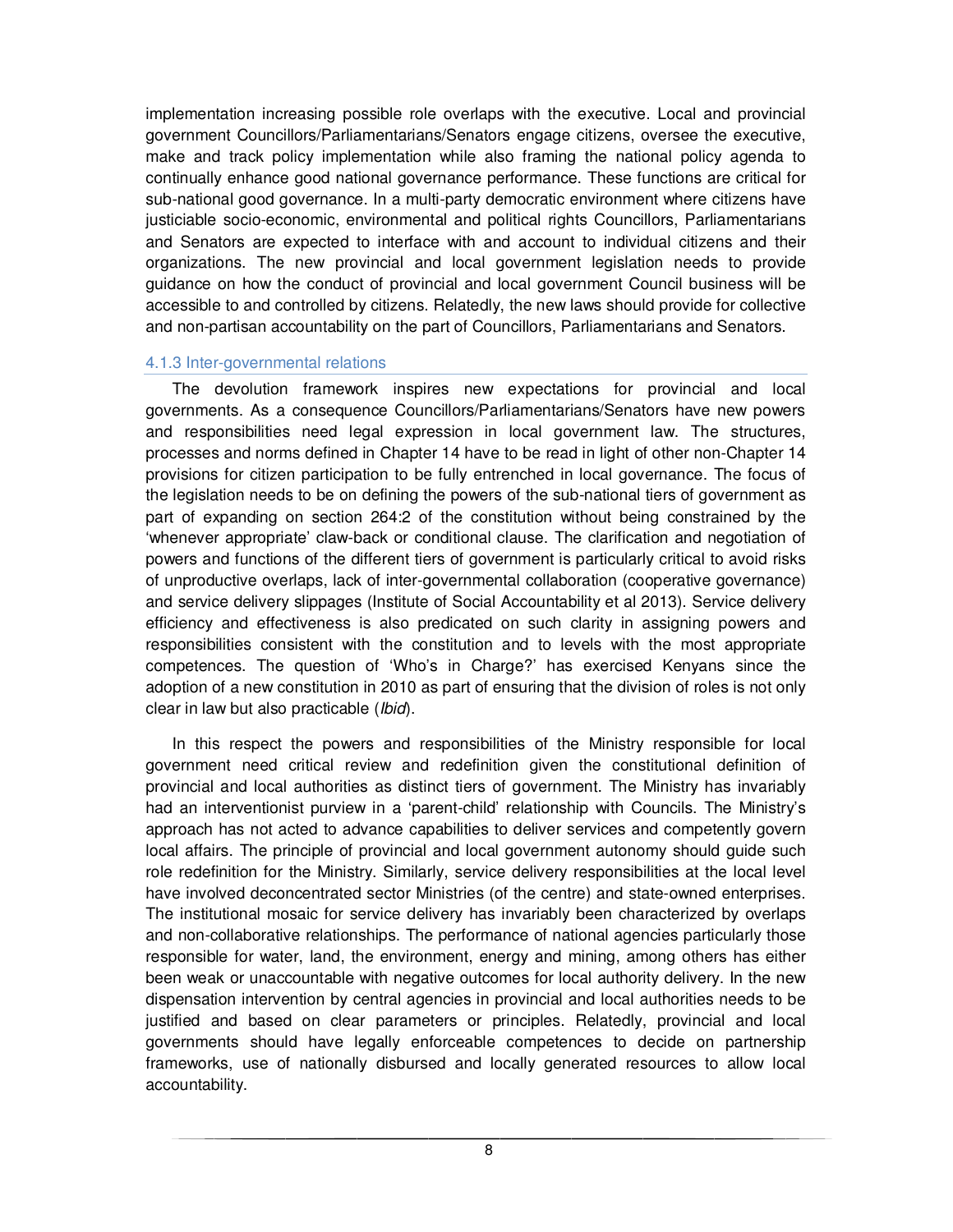Previous intergovernmental relations were framed on the basis a 'parent-child' framework. Sub-national levels of government were generally assumed to lack capacity and therefore treated as weak. The argument in this paper is that the enactment of the constitution and legislation consistent with it will be adequate for framing the capacity of subnational tiers of government. As such, fulfilling the conditional clause of devolving 'whenever possible' is something that should be assumed to have been met at least at the level of creating the framework for devolution. This is because the excuse of appropriateness, usually predicated on some nebulous articulation of lack of sub-national level governance capacity is itself an inevitable result of previous subjugation of sub-national tiers of government and the legislation governing it to central government and non-local government legislation (Chatiza 2010). An additional argument underpinning the suggestions in this paper is that legislation should frame public administration processes particularly accountability of appointed officials to citizens as individuals or groups. The shielding of public servants at provincial and local authority level from public scrutiny has also created spaces within which appointed officials have abused policy makers and citizens largely based on central government protection. Such processes have deliberately weakened local institutions and opened them up to political manipulation. The devolution framework works to reduce such exposure and thus creates a sound premise for local performance.

#### 4.1.4 Urban-Rural Linkages

The local authority system in Zimbabwe assumes a hierarchy with the Urban Councils assumed to be at the peak while Rural District Councils are seen as at the bottom. This is a carry-over from the colonial dualism and has affected systems of supporting Councils. At the height of political polarization the divide assumed political party shades with Urban Councils being considered opposition strongholds while rural areas were seen as hives of ruling party dominance. Unfortunately, this deliberately affected public policy including actual allocation of resources, supervision of Councils and relations between Urban and Rural local authorities. Even the local government associations have retained and perpetuated the dualism often crippling joint advocacy on effective local governance. A framework for collaborative local economic development relations is required in new law. Urban and Rural District Councils often interface in the administration of peri-urban land whose administration requires legislative elaboration particularly regarding governance of these transitional zones. At the same time, a land administration framework accommodating urban expansion has to be provided for in the new legislation. Similarly, the new provincial and local government legislation ought to strengthen these sub-national institutions' roles in land administration considering the importance of land in national and local development. This will allow sustainable urban growth within rural areas and to provide predictable mechanisms where land is available for urban expansion.

#### 4.2 Operational instructions for lower tiers of local authorities

The broadening of provincial structures, processes and governance norms as expected by the constitution places pressure on local authorities to function in devolved fashion. It also behoves them to acknowledge (and operate in acknowledgement of) a multiple power matrix pitting political, religious, traditional and other civil society institutions in governance. What is important for lower tiers of local authorities will be a practical elaboration of their powers and functions consistent with sections 264:2 and 276:2 of the constitution providing for predictable and collaborative relations. In rural local authorities traditional leaders have been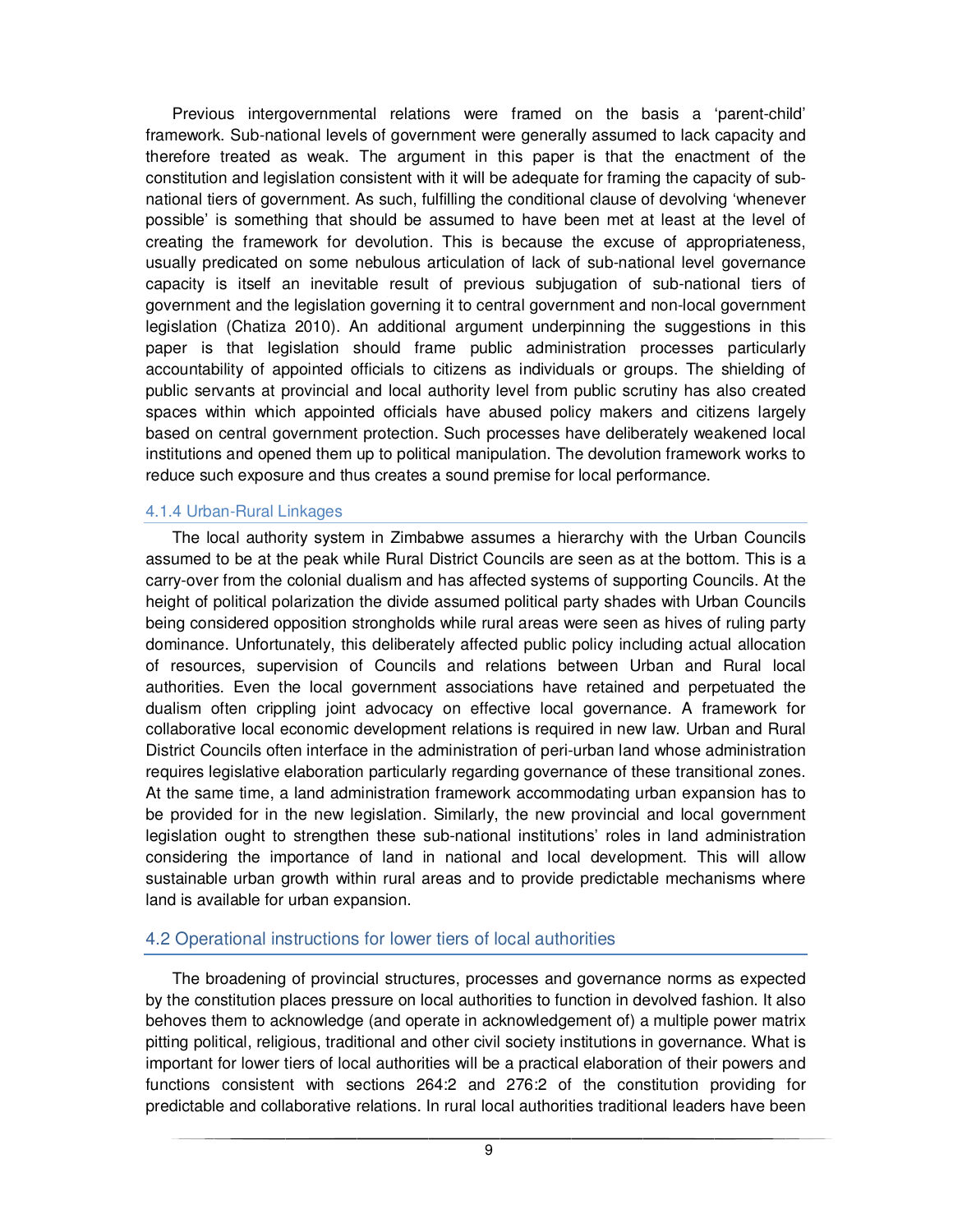involved in collection of revenue and enactment of local by-laws using a combination of powers bestowed upon them through tradition and formal legislation within and outside the local government sector. Legislative elaboration of constitutional provisions under section 282:1 c) to e) has to be reconciled with legislative provisions for Council structures at ward and village level synchronizing both functions and accountability mechanisms. In terms of accountability section 282:3 may have undesirable consequences of making traditional authorities unaccountable unless legislation clearly provides a framework under which they are also enjoined to be party to cooperative governance norms.

At the same time it is important to note that the weaknesses of rural governance institutions have arisen in part because of the negative influence of political parties. The pervasive influence of the political party has also been experienced in urban areas. Zimbabwe's recent governance experience has seen 'policy making, interpretation and implementation generally oscillate between the party and government to the exclusion of ordinary citizens including those within the ruling parties' (Chatiza 2008:224). Such capture of local governance organizations by the political party in power including equating if not subjugating the State to the party has created deepening partisanship (Chatiza 2008; CPIA 2005; Gasper 1997). For Zimbabwe, the local governance challenge at provincial and local authority level as well as lower becomes about taming the political party as part of ensuring that public institutions work equitably and effectively. It is therefore important to create enforceable mechanisms that define the powers and functions of the different local governance institutions without necessarily doing away with inevitable 'overlapping separateness' (Chatiza 2008:225). These mechanisms should also provide for the different institutions to hold each other in check to avoid what Ayittey (2005:21) refers to as 'utter institutional chaos and misgovernance'.

All considered, Councils should establish devolved structures with distinct policy and administrative sides. Councillors should be effectively supported by technical staff not just in Committees but for citizen engagement, stakeholder liaison, receiving and processing policy and administrative information. Council (body of Councillors) need to have specific schedules for constitution and ward visits as teams to diffuse the practice of sub-national spaces being personalized and politicized depending on the political party affiliation of incumbent Councillors, Parliamentarians and Senators. Joint sub-national engagement sessions should be budgeted for by each Council. The sessions (consultation, planning and feedback) should be properly scheduled to allow active citizen participation that builds mutual understanding and cooperative governance across local institutions, with and amongst citizens. The sessions also constitute specific spaces akin to the forums suggested above for the provincial and local authority levels.

#### 4.3 Term limits for heads of local authorities

Like in other countries where presidential term limits have been imposed the debate has not been decentralized sufficiently to addressing the question of whether synchronizing political and strategic administrative careers will also be helpful in advancing service and democracy. Some local authorities have suffered the curse of long-staying appointed officials who then tend to 'own' Council while in others frequent departures have also spurred greed as appointed officials optimize on indeterminate stays. It may be useful to adopt practices from countries like Botswana where there are term limits for senior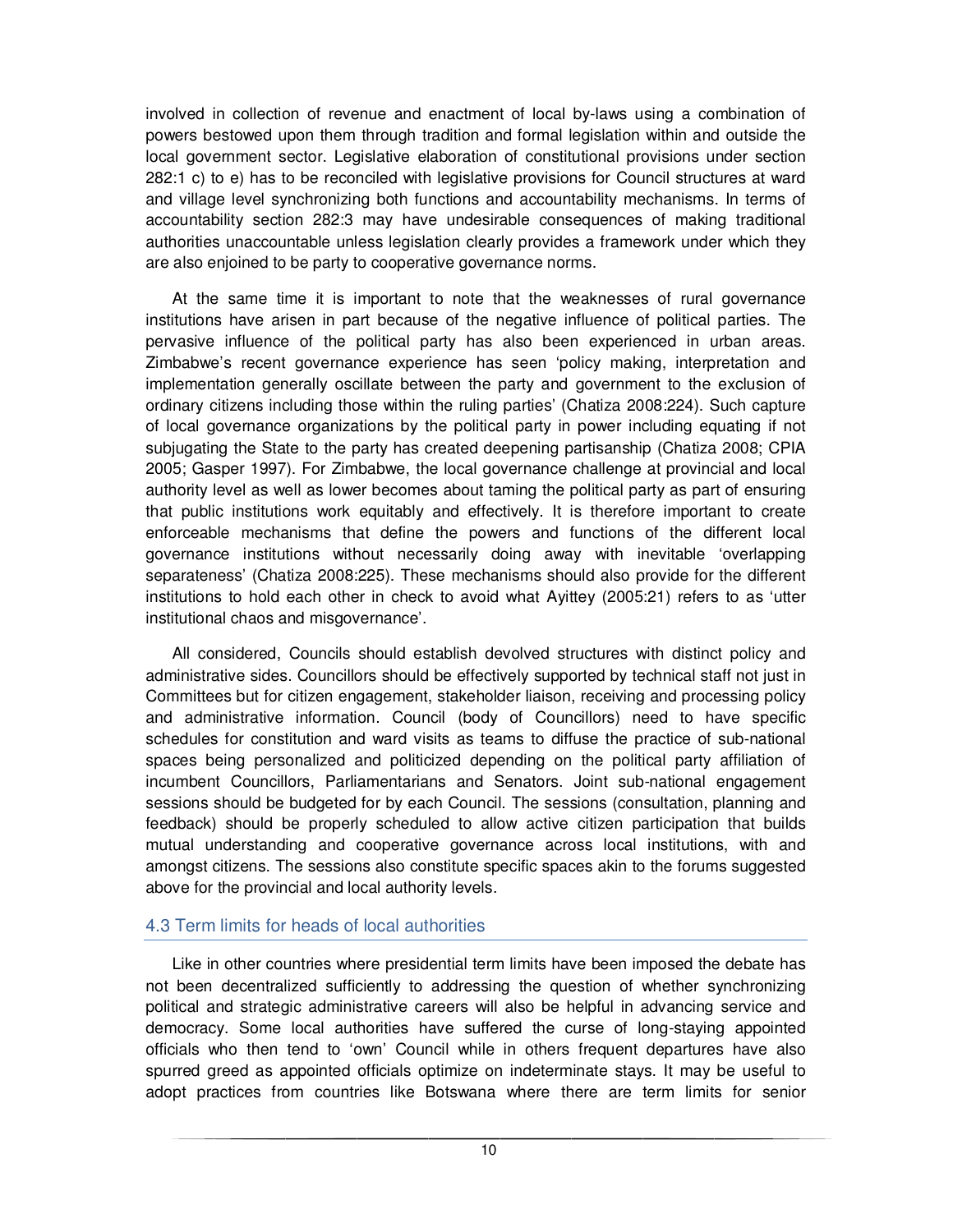executives. This could complement the performance agreements being promoted under the Integrated Results Based Management<sup>2</sup> model and contribute to institutional stability. With improved accountability mechanisms, term limits could also help reduce corruption and other administrative excesses as senior officials aim to leave legacies of service and performance. Where implemented as part of a broader civil service reform this may actually provide for effective succession planning.

#### 4.4 Recognition of non-state actors

Non-state agencies are 'civil society or non-government developmental organizations of local and international extraction, of varying programme size and orientation' (Chatiza 2010:17). They are critical to the initiation, development and sustenance of associational life critical to Zimbabwean society from pre to post-colonial times. Regarding those of local extraction a number of constitutional provisions guarantee their establishment, existence and operations. The provisions enshrining citizens' right to assemble, participate and organize to influence, campaign for or oppose specific policy positions clearly guarantee the freedom to create and run civil society organizations. There is no caveat to their existence with the only condition relating to peaceful and lawful operations. As tiers of government provincial and local authorities thus have a responsibility to create mechanisms for facilitating their establishment, existence and operations. Some of the functions that non-government developmental organizations perform include 'constraining state excesses, articulating public opinion and self-provisioning of services' (Chatiza 2010:18; Berner and Phillips 2005; Tendler 1997). In recent years Zimbabwe's development landscape has seen many local and international non-government developmental organizations performing both traditional civil society functions but increasingly taking up functions usually associated with the public sector. This was largely a response to public sector capacity inadequacies but also a response to international development funding channels that circumvented government. The circumventing of state agencies was for strategic and operational reasons like corruption, other governance deficits and donor preferences based on perceived and actual performance of non-government developmental organizations. This suite of reasons partly the State felt spited creating tensions with non-government developmental organizations and invariably labeling them regime change activists.

A de-escalation of the tensions between the State and non-government developmental organizations is needed recognizing the significant services that these agencies offer (Chatiza 2010). The constitutional provisions that guarantee plurality need to find expression in local government legislation to avoid situations where sub-national tiers of government act as if they do citizens and their organizations a favor when engaged (DEGI 2013b). The recognition of non-state agencies also needs to flow from a positive perspective to allow non-state organizations to freely complement Council efforts in the areas where they operate. This is because most local civil society organizations (e.g. Basilizwi<sup>3</sup> in Binga, Lower Guruve Development Association in Mbire, local AIDS Service Organizations, Manicaland Development Association, Organization of Rural Associations for Progress etc) galvanize associational life in particular areas around specific development issues. Their

 $\overline{a}$ 

<sup>&</sup>lt;sup>2</sup> Performance Agreements for 2014 are being entered into between the Ministry responsible for local government and individual Council Executives. While justified because Provincial Councils are not yet in place, it shows the risk that the subjugation of local government to the centre may continue.

<sup>&</sup>lt;sup>3</sup> Tonga for People of the River.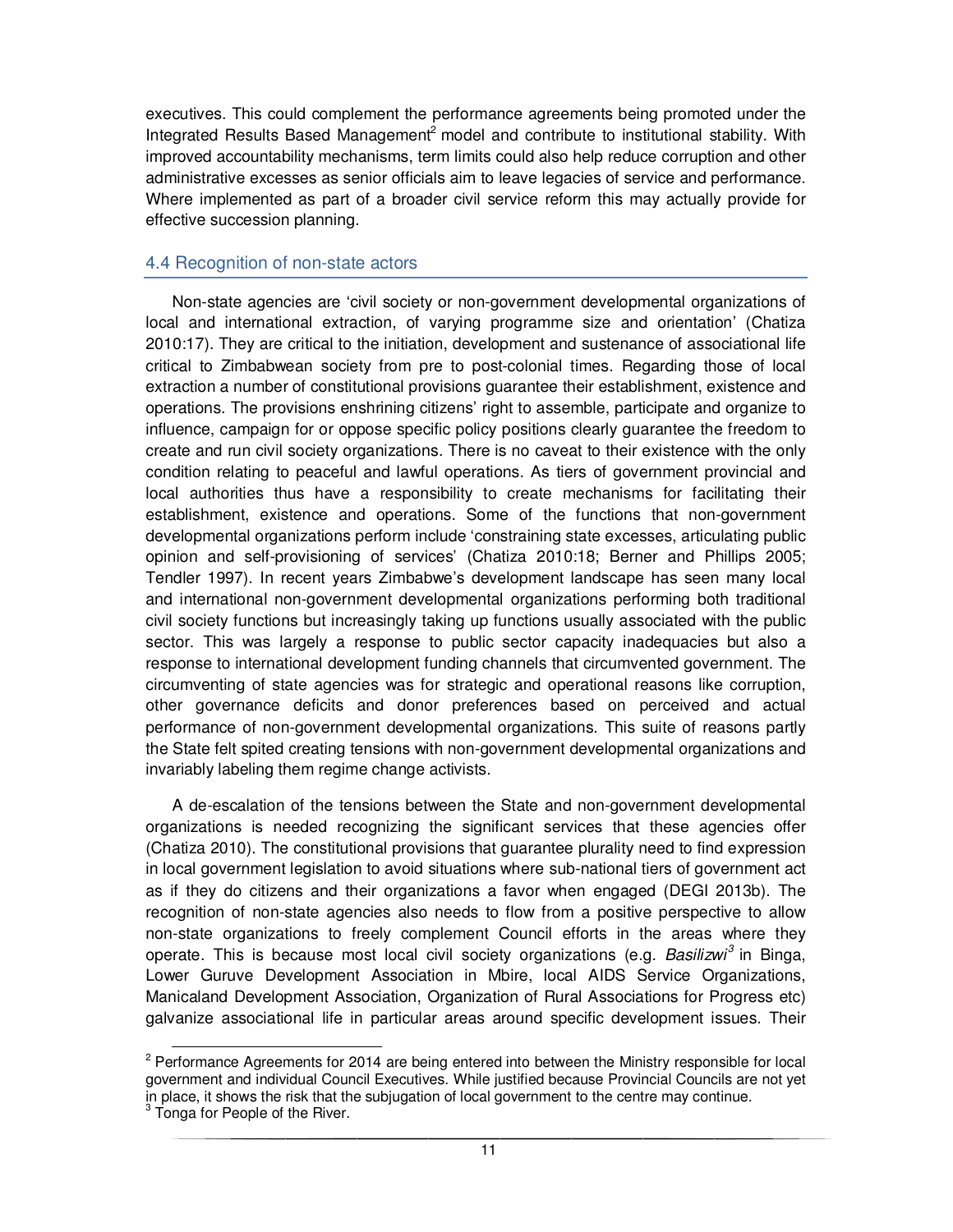work complements that of Councils and therefore constitutes an addition to provincial and local authority capacity. Invariably, the civil society organizations offer alternative models arising from their funding and implementation flexibility, which is often unavailable to public institutions. An area where some of this has generated a stream of benefits relates to community-based natural resource management (CBNRM) and emerging practices of engaging mining operators. Mining sector engagement in many instances is building on the previous success of the CAMPFIRE programme (see Box below).

#### Box 1: When Central Government and Councils can't tame miners

Some communities hosting mining activities face challenges associated with a weak legislative framework that provides minimal to no rights to them. The Mines and Minerals Act, best understood against the colonial backdrop does not protect the rights of communities affected by the establishment of mining operations. Although the Act in section 188 provides that Rural District Council shall act as the owner for purposes of compensation, Councils have failed to consistently and substantially levy mining concerns. In instances where some revenue has been mobilized affected communities have not always been prioritized. Equally, section 255 which provides that the Minister may make statutory regulations for certain payments to be made to Council by miners situated in their areas has not always led to real inflows to Councils.

This experience, inter alia has prompted the Zimbabwe Environmental Law Association to support the setting up and capacity building of Community Development Trusts in Mutoko and Mutare (Marange) to address the issues of mining companies and operators not paying levies and violating local people's economic, environmental, social and cultural rights. In essence the mining operations do not just deprive Councils and communities of revenue but also infringe on many other rights. Based on ZELA's support these registered Community Development Trusts<sup>4</sup> are contributing a community dimension to chipping on the mining monoliths and increasingly getting audience with mining firms and the State in ways that are adding to Council voices that were being drowned in multiple political interests. For instance, before CCDT, 14 families relocated to ARDA Transau were put in tobacco barns. CCDT lobbied and advocated for better houses and 2 sample houses were built. More houses have since been built and allocated. Communities to be relocated are now even taken for a tour to the area they will be relocated to before the relocation. CCDT has even lobbied successfully for the compensation of business people. The Trust is also addressing the pollution of the Save-Odzi Rivers. MNDT has facilitated direct contact with mining companies resulting in rehabilitation of a bridge, a classroom block at one secondary school, payment of school fees for orphaned children whose parents used to work at the quarries and direct support to community development projects (chicken rearing and gardening). The MNDT governance structure also includes three Mutoko RDC Councillors providing a conduit through which the Trust can influence Council policy and vice-versa.

Adapted from DEGI-DIC  $(2014^5)$ .

 $\overline{a}$ 

The benefits accruing to the specific Mutoko and Mutare (Marange) communities are substantially more than what would accrue through Council facilitated initiatives. Additionally, there is evidence that repeated efforts of the respective Councils did not yield desired results. For their part, most of the efforts of the Trusts cannot be scaled up and institutionalized without the involvement of provincial and local governments. As such, their successes (and failures) provide useful lessons on which the review of mining and local government legislation and administration can be built. The connections that the Trusts have with local and international environmental lobbyists are also an important resource regarding policy making and implementation.

<sup>&</sup>lt;sup>4</sup> Chiadzwa Community Development Trust (CCDT) and Mutoko North Development Trust (MNDT) <sup>5</sup> Draft Report of the Mid Term Review of the Fair, Green and Global Project being implemented by the Zimbabwe Environmental Law Association in partnership with Action Aid International Zimbabwe.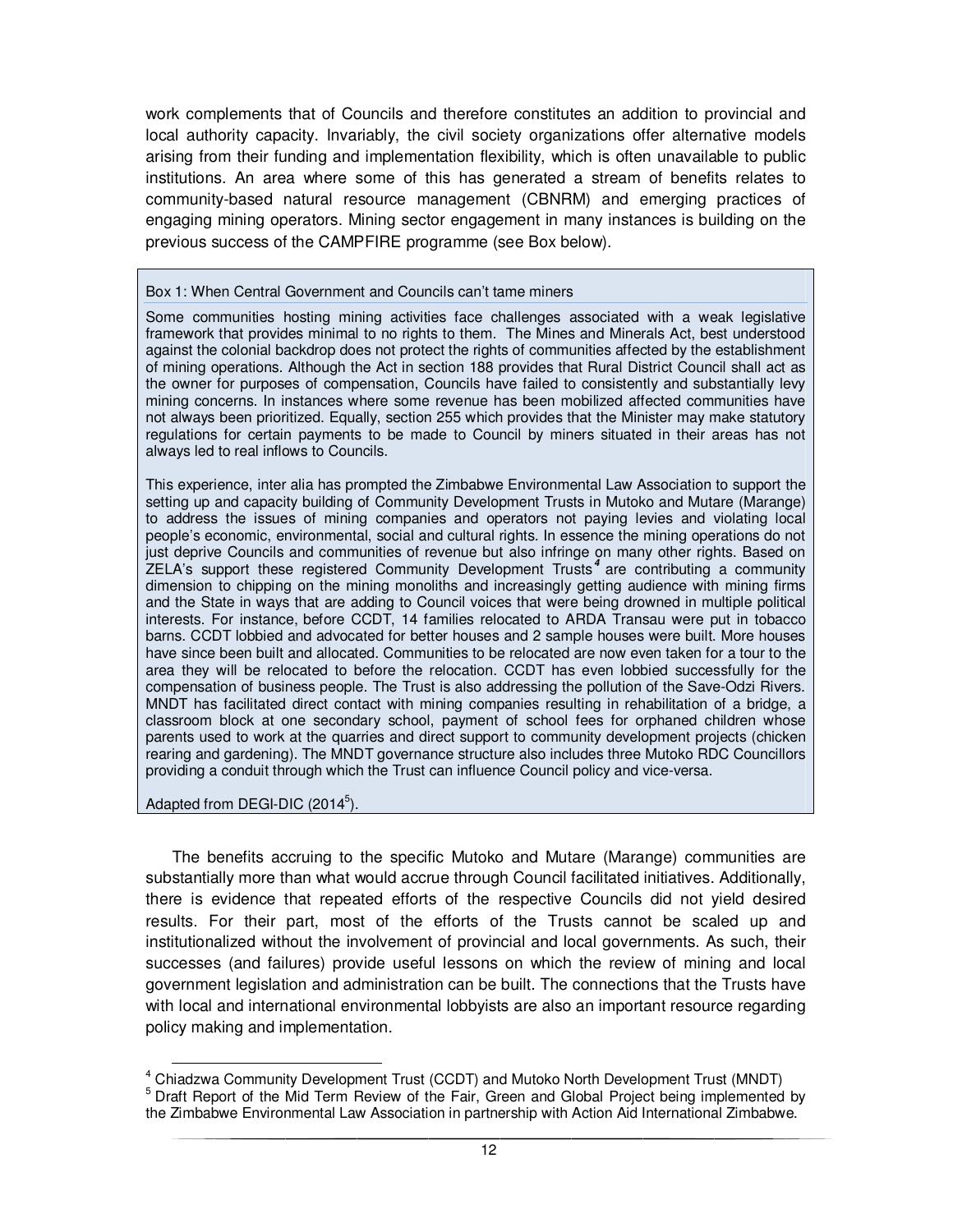As noted above, recognition of civil society agencies, though grudging is something the State in Zimbabwe has embraced. A challenge imposed on the administration of State-civil society relations was an overly securitized process where the State looked at virtually every agency as an actual or potential regime change activist. Local government legislation should create a framework where service delivery models and governance interactions allow active and self-governed nourishing of State and non-government developmental organization relations at sub-national levels.

# **5.0 Conclusion and recommendations**

While the constitution is not necessarily a magic wand, constitutionalization of provincial and local tiers of government is a boon for citizen participation. When read in light of the basic rights that Zimbabweans are guaranteed under the constitution Chapter 14 becomes an elaboration of the particular platforms closest to citizens for the realization of these rights. Provincial and local authorities have to deliver on the specific rights defined in the constitution. Serious service delivery slippage in some ways raised people's awareness of the importance of functional and accountable public institutions. This raised citizens' interest in the kind of associational life that agitated for governance reforms culminating in a relatively progressive constitution. Unfortunately, the constitution on its own may not be sufficient to root out misgovernance without development of relevant local government policy, new legislation and realignment of administrative practices from a centralized to a devolved framework. This paper argues that the constitution appropriately frames the kind of local government legislation required to underpin local democracy. Elaboration of the laws is however more than an amendment of existing laws as it requires considerable unlearning of governance practices from the Ministry responsible for local government to individual Councils and other structures. Some of the citizen participation specific recommendations that aid that transformation include, but are not limited to:

- 1. Clarifying the framework within which national government circulars, directives and other correspondence on local government issues by, *inter alia*, elaborating the specific and concurrent competences or powers of the three tiers of government consistent with devolution and beyond schedules of functions;
- 2. Elaborating a framework and/or guidelines for provincial and local Councils to meaningfully report and account to each other. Minimum thresholds for such interinstitutional accountability mechanisms across all three tiers of government must be established in the law;
- 3. Framing structures that allow interface with citizens' bodies or civil society organizations. Legislation must set minimum thresholds for such interface including the responsibility to set up relevant provincial and local authority level forums consistent with the constitutional requirement that the State and all institutions and agencies of government must take reasonable measures. Without overly regulating the kinds of structures that provincial and local governments may have the law should provide for:
	- a. Direct accountability to and engagement with citizens in the performance of their functions by Council staff;
	- b. Specific units for public interface within provincial and local Councils. This will perform the critical functions of gathering and processing policy-relevant data for use by policy-makers. This will also be part of enforcing deliberate capacity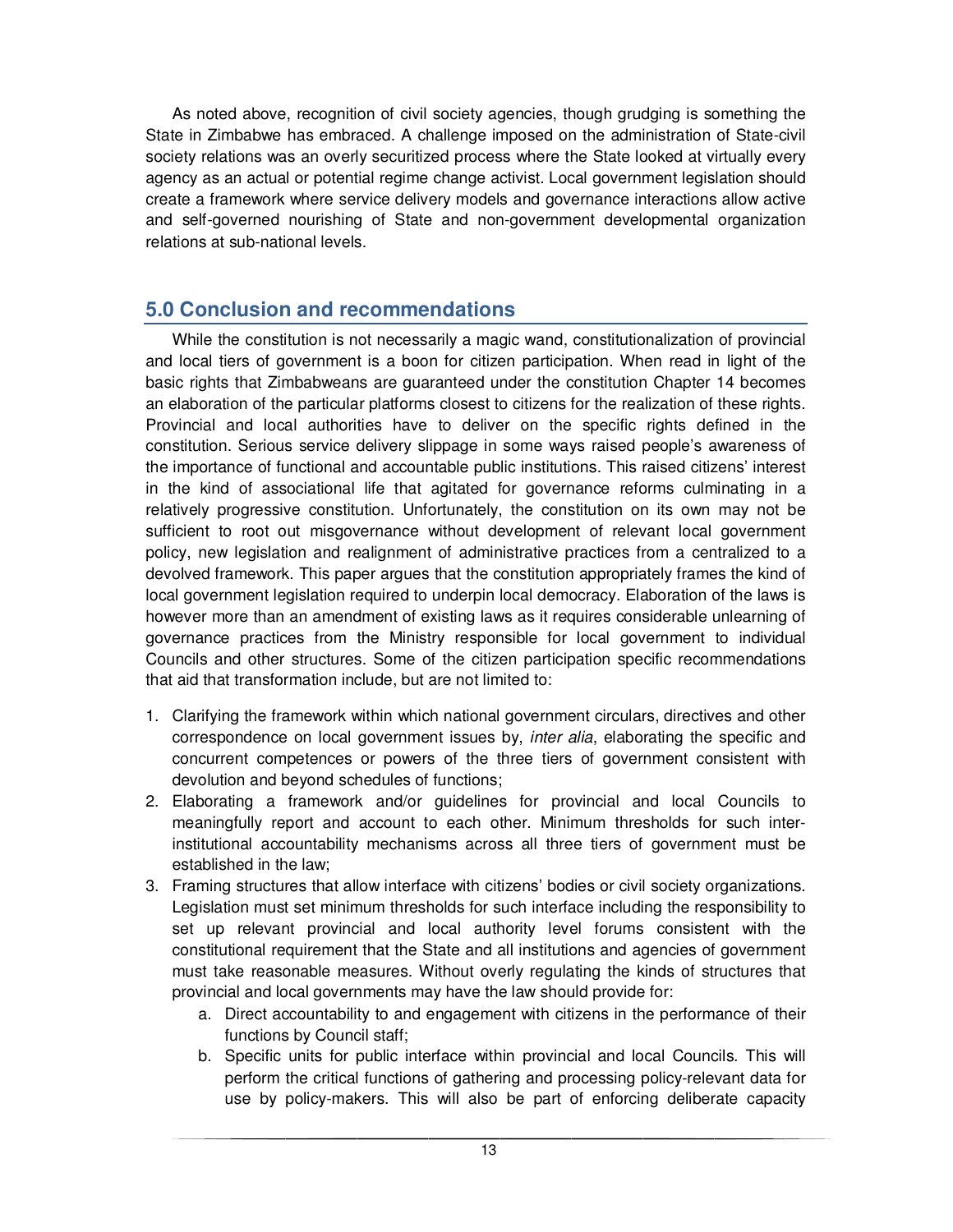building to obviate the 'whenever possible' claw-back clause regarding devolution;

- c. Create a framework for local government and civil society partnerships; and
- d. Frame local government law in ways that tame the political party to allow for effective policy and administrative spaces;
- 4. Creating a framework for presentation and approval of budgets at Council level with provincial input/guidance and within a clear framework of standards provided at national level;
- 5. Setting minimum thresholds for making Council business more open and accessible including:
	- a. Parameters for balancing decision making 'in-consultation' and 'afterconsultation' with some of the draft policy choices being subjected to public vetting through referenda, public debates (e.g. at schools), dissemination of draft resolutions/policies through the media, public institutions. The use of 'in-Committee' sessions of Council to bar the public from direct participation has to be balanced with providing for direct public engagement in policy making at provincial and local government level;
	- b. Guidelines for provincial and local authority consultations on sharing of fiscal transfers, grants, loans and application of locally-generated resources to provide for equity and thus enthuse local ownership of the development process. This should be coupled with administrative requirements for publishing of transfers received, regularly reporting incomes and expenditure in easily accessible media and designing-deploying predictable systems for deciding on allocations e.g. based on weights like population, ability to mobilize and use local resources, financial management prudence and notional poverty mapping. The legislation should impose minimum thresholds for the reporting e.g. quarterly or half-yearly;
	- c. Council Committees at both provincial and local authority level working more from evidence and direct engagement with issues through, *inter alia*, 'Town Hall' meetings, public hearings, feedback sessions and processing petitions;
	- d. Providing for mechanisms through which citizens and their organizations can submit motions for debate at both provincial and local authority level consistent with section 67:1 d) of the constitution;
	- e. Ensure new legislation provides for mechanisms through which Councillors, Parliamentarians and Senators (at province and lower) are substantively supported to make their policy-making and representative roles effective; and
	- f. Provide a legislative framework for joint consultation, planning and feedback forums that entrench citizen respect for state institutions more than the political party;
- 6. The law should also provide a framework for collaborative local economic development relations between rural and urban local authorities guided by clear national and provincial urban development strategies. This will reduce rural and urban development gap and the disdain with which citizens in these spaces regard each other;
- 7. New local government law should recognize civil society organizations in terms of their creation, overall existence and operations to reduce their being 'criminalized'; The new law should also clarify peri-urban land administration mechanisms to guide effective or productive transitioning of land in these zones;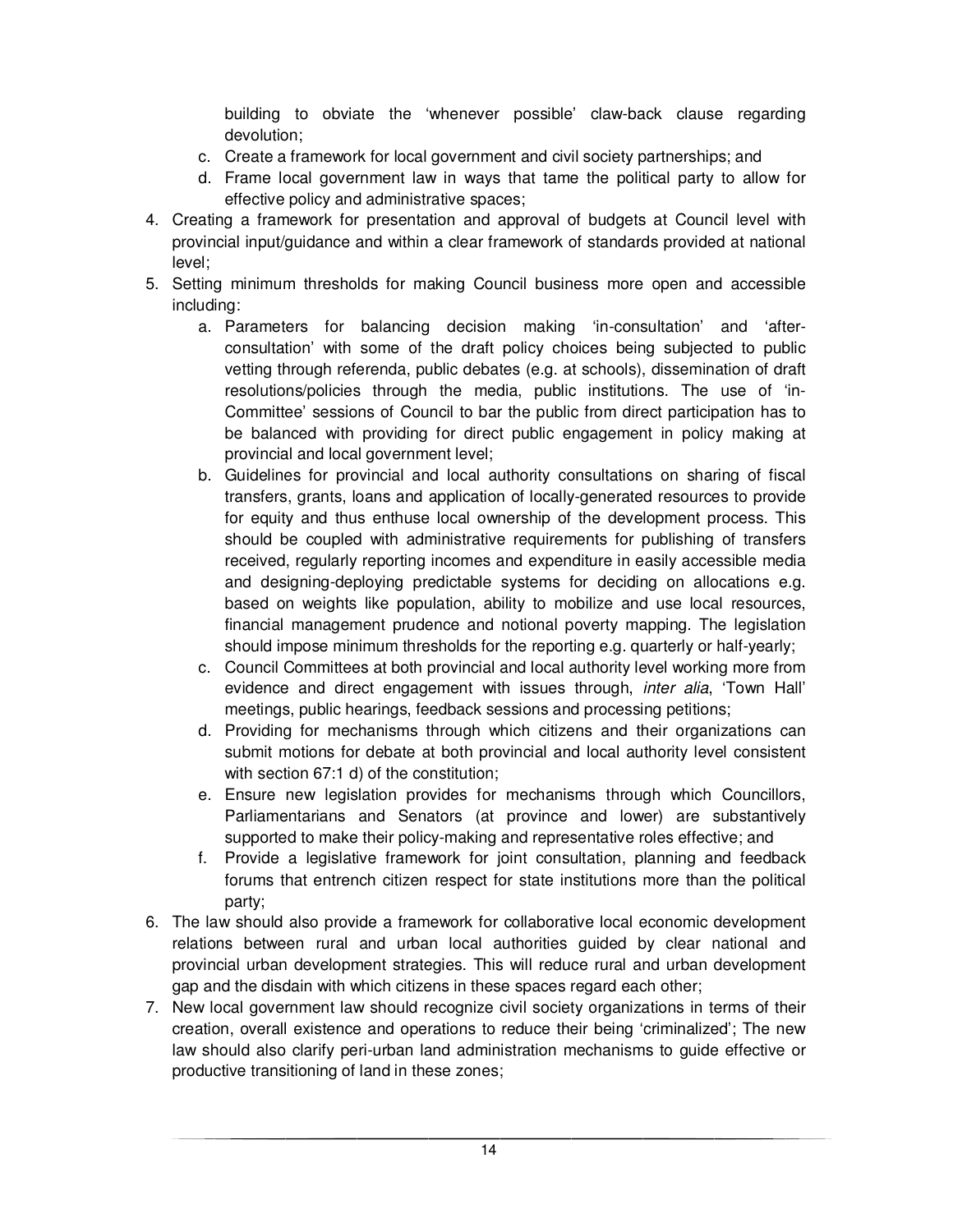- 8. Legislation should devolve registration of Private Voluntary Organizations as part of ensuring de-escalation of tensions. Some of the bad relations have largely arisen from the fact that local public officials have been doing civil society tracking for the centre and tended to be 'angrier' and embellished their reports to make them believable. In a devolved set up where they will be the ones with the bulk of the say they will not have the excuse of 'orders from above' and thus will make decisions they can live with; and
- 9. The new law should clarify how traditional leaders will become party to cooperative and open governance.

There is scope for more elaborate processes of support to parliament and the Ministry responsible for local government in the making of new provincial and local government law. This will be critical also for Councillors as part of ensuring a consultative process that will engender capable and accountable sub-national tiers of government. This has to be looked at a part of medium to long-term process not necessarily tied to an electoral cycle and to sitting politicians and administrators. However, their impact on the pace and direction of reform should not be underplayed.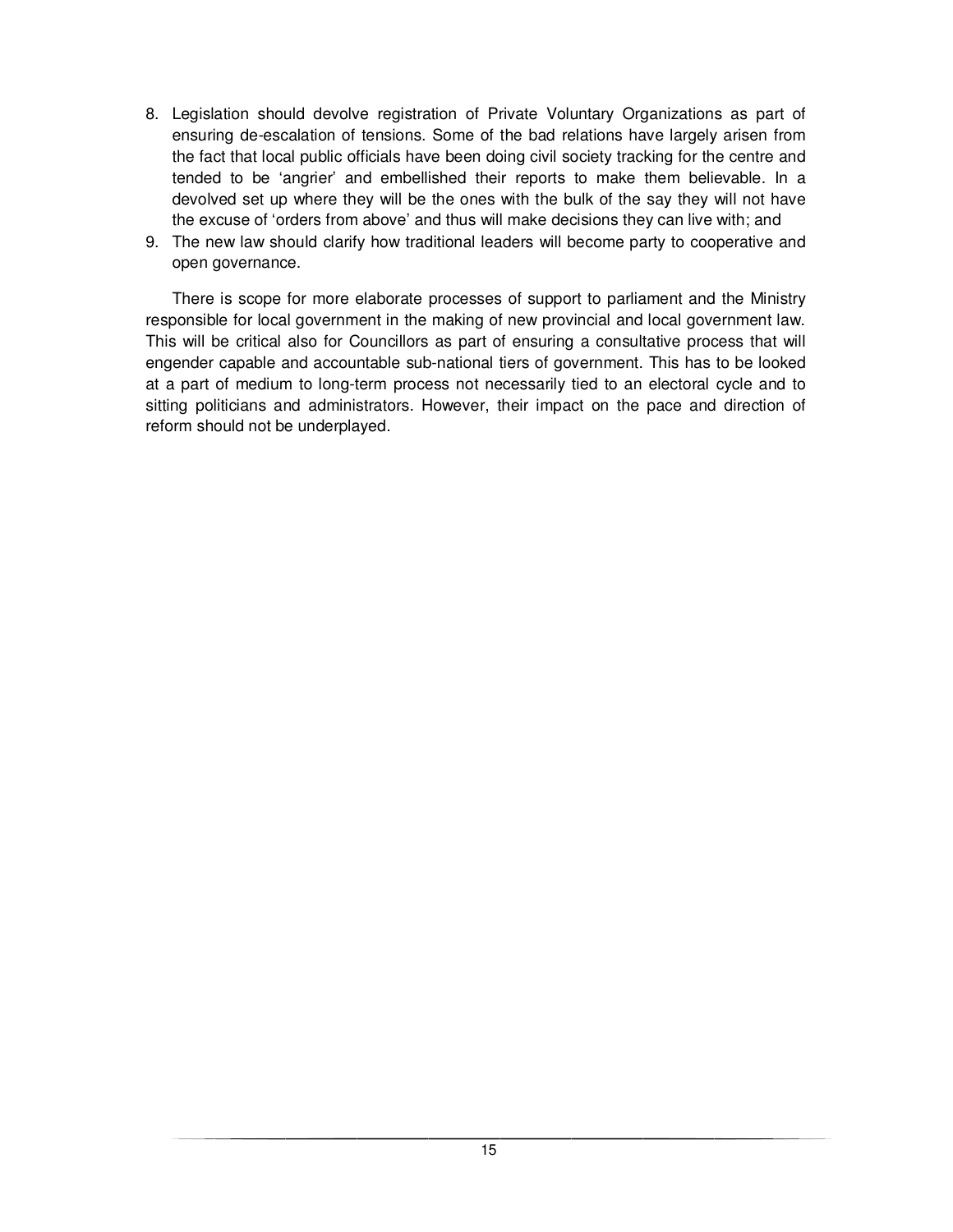# **6.0 References**

- 1. Africa Community Publishing and Development Trust (ACPDT). 2002. Local Governance and Participation. ACPD and ABDT.
- 2. Ayittey, G. B. N. 2005. *Africa Unchained: The Blueprint for Africa's Future.* Palgrave, Macmillan.
- *3.* Berner, E. and Phillips, B. 2005. Left to their own Devices? Community Self-help between Alternative Development and Neo-liberalism. *Community Development Journal, 40 (1): 17-29.*
- 4. Bulawayo Progressive Residents Association (BPRA). 2013. A framework for a devolved local government system in Zimbabwe: A discussion paper. Bulawayo, BPRA;
- *5.* CBCC. 1999. Review of Rural Development Coordination. Government of Zimbabwe.
- 6. Chatiza, K. 2010. Can local government steer socio-economic transformation in Zimbabwe? Analyzing historical trends and gazing into the future in de Visser J, Steytler, N and Machingauta, N. (Eds.). Local Government Reform in Zimbabwe: A policy dialogue, Community Law Centre, University of Western Cape;
- 7. Chatiza, K. 2008. Opportunities and challenges in institutionalizing participatory development: the case of rural Zimbabwe, Doctoral Thesis, Swansea University (Wales-UK);
- 8. Cheema, G. S. and Rondinelli, D. A. 1983. *Decentralization and Development: Policy Implementation in Developing Countries.* Sage Publications.
- 9. Conyers, D. (2002) Decentralization: A Conceptual Analysis in Conyers, D. and Matovu, G.(2002) (eds.) The Challenge for Developing a Shared Vision on Democratic Decentralization and Local Governance in Africa for the 21st Century: The Perspectives of African Ministers of Local Government. Report of proceedings of a Conference. Municipal Development Partnership for East and Southern Africa.
- 10. Crook, R. C. and Manor, J. 1998. *Democracy and Decentralization in South Asia and West Africa.* Cambridge University Press.
- 11. Development Governance Institute (DEGI). 2013a. *Capacity building for local government and service delivery-Zimbabwe: Draft report of the 2013 local government capacity assessment.* Harare: Development Governance Institute (deGI)
- 12. Development Governance Institute (deGI). 2013b. Capacity Needs Assessment of residents associations (Zimbabwe): Final Report, Harare: Development Governance Institute (deGI)
- 13. De Valk, P. and Wekwete, K. H. 1990. Challenges for local government in Zimbabwe, in Decentralizing for participatory planning? Comparing the experiences of Zimbabwe and other Anglophone countries in East and Southern Africa. Aldershot, UK: Gower Publishing Company;
- 14. Enemuo, F. C. 2000. Problems and Prospects of Local Governance in Hyden, G., Olowu, D., and Oketh-Ogendo, H. W. O. 2000. (eds.) *African Perspectives on Governance*. Africa World Press Inc.
- 15. Gasper, D. R. (1997) Decentralization, Coordination and, Integration: Reflections from Zimbabwe in the 1980s. Unpublished Paper.
- 16. Government of Zimbabwe. 2013. Constitution of Zimbabwe (Amendment No. 20) Act;
- 17. Hlatshwayo, B. (1998) Local Government in Zimbabwe in Stewart, J. 1998 (ed.) *Grounding Good Governance and Democracy in Communities: An Exploration of some Zimbabwean Experiences*. Austrian North-South Institute, Vienna and Institute of International Law and International Relations, University of Graz, Austria.
- 18. Institute of Social Accountability, Hakijamii, Water and Livelihoods Reform Network, International Institute for legislative Affairs, Article 19, Institute of Economic Affairs and